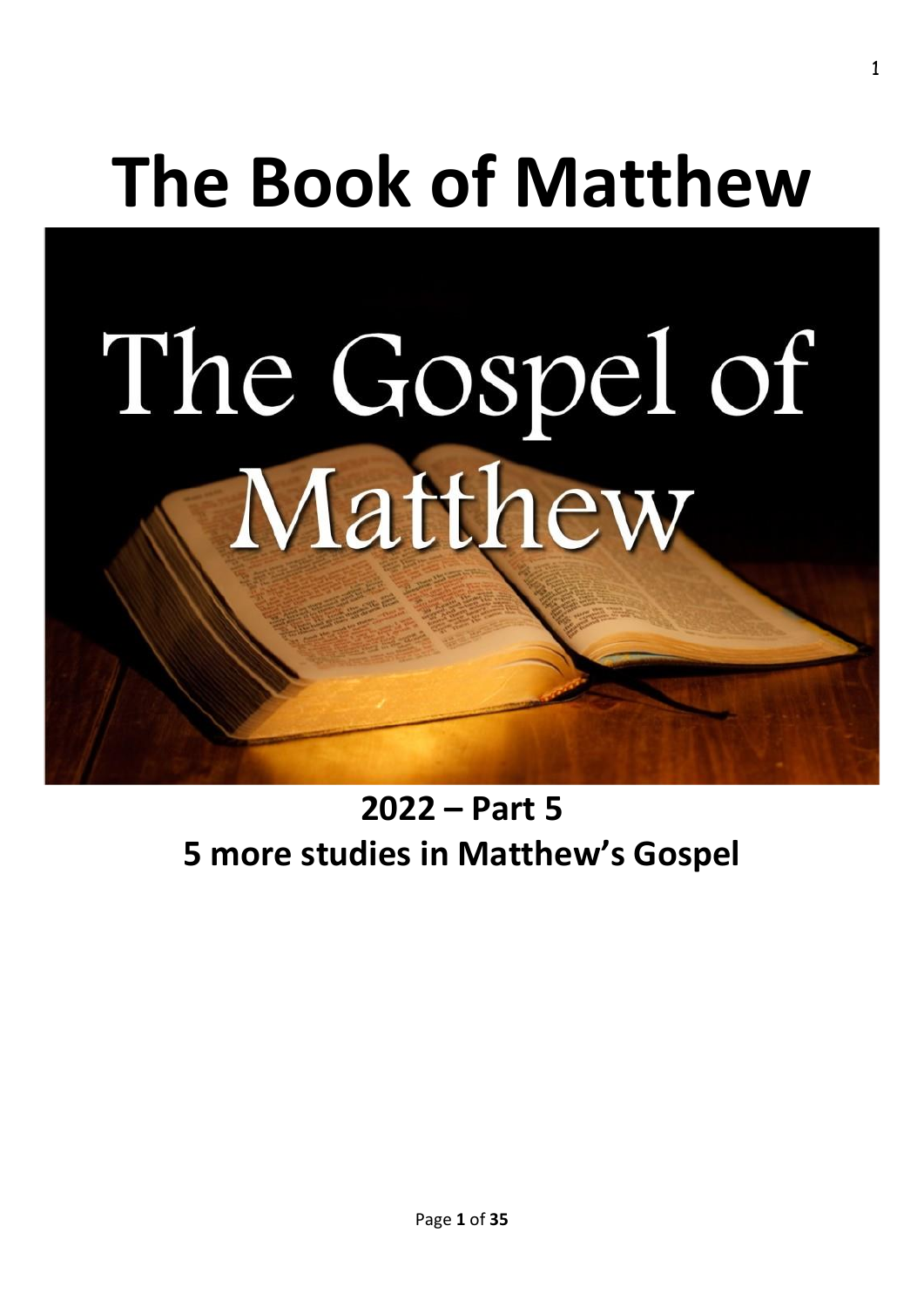# **Brief Outline of Matthew's Gospel**

- 1:1 4:16 Introducing Jesus
- 4:17 16:20 Public ministry in and around Galilee
- 16:21 18:35 Private ministry in Galilee; preparing the disciples
- 19:1 25:46Ministry in Judea
- 26:1 28:20The death and resurrection of Jesus

# **Please Note the following:**

- 1. It is helpful, but not mandatory, to prepare your answers before meeting with your group.
- 2. It is not necessary to look up all the Bible cross references listed in a particular question; your Growth Group Leader will summarize these Bible cross references for you.
- 3. Just a reminder that sometimes in our Growth Groups, people feel comfortable sharing very personal and sensitive things about their lives. This information *MUST BE CONDIFENTIAL and NEVER LEAVE THE GROUP.*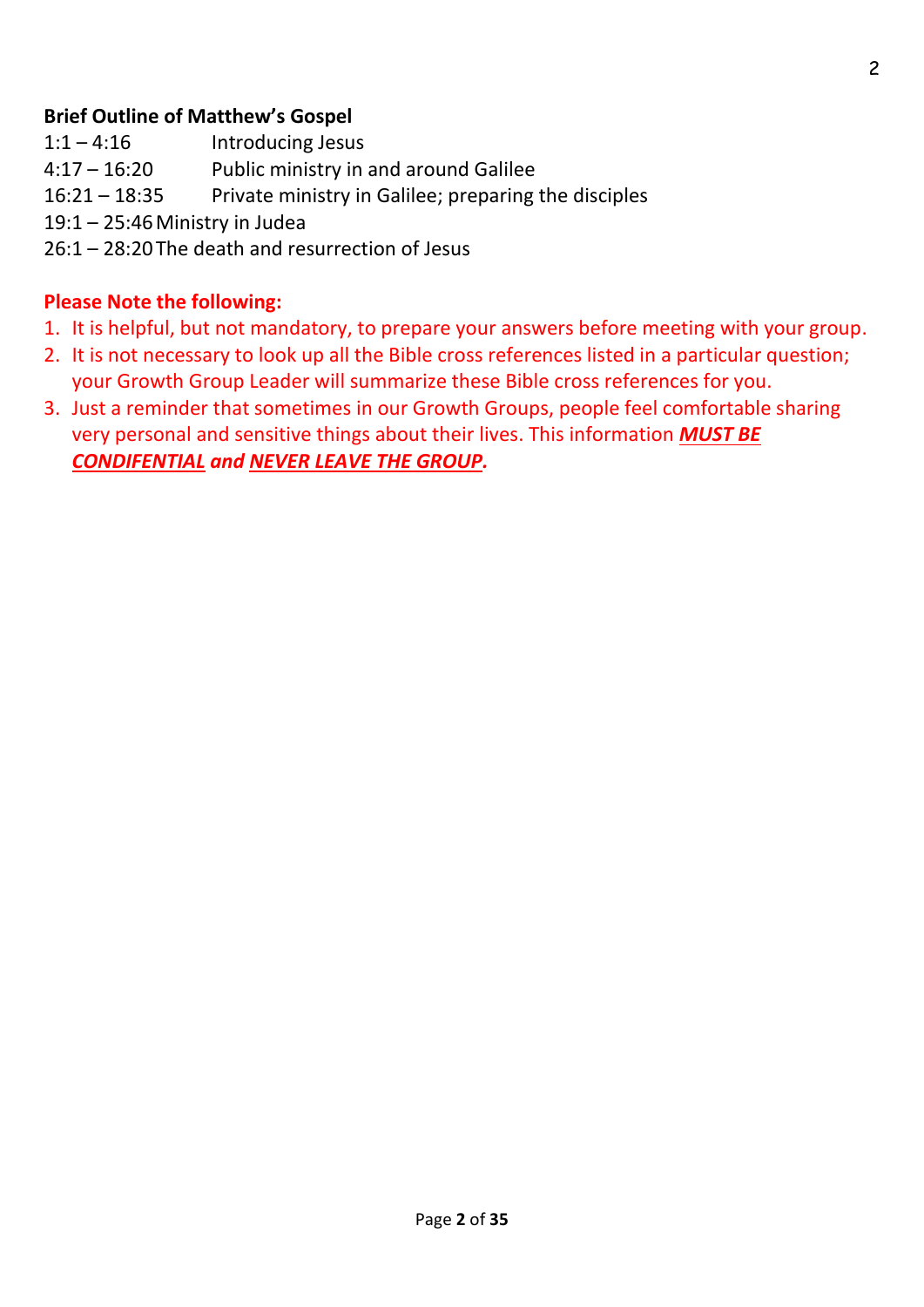# **Study 1 – Taking Sin Seriously – Matthew 14:1-13** *(Sermon on 29-May-22)*

**Before we begin:** Do some research on the Herod Dynasty. (See Appendix 1). Who is Herod the Great? Who is Herod the Tetrarch? Who is Philip?

*Herod the Great – the Roman client (puppet) king of Judea. Known for his colossal building projects and renovation of the Second Temple in Jerusalem. He ruled from 37BC to 4BC. He is the King Herod mentioned in Luke and Matthew at the time of Jesus' birth.*

*Herod rose to power largely because of his father (Antipater the Idumean) who had good relations with the Roman general and dictator Julius Caesar who entrusted Antipater with the public affairs of Judea.* 

*Upon Herod the Great's death, the Romans divided his kingdom among his 3 sons: Archelaus, Herod Antipas, Philip; and his sister Salome I.*

*Archelaus – a son of Herod the Great.*

*Herod the Tetrarch (aka Herod Antipas) – mentioned in Matthew 14 - was a son of Herod the Great. His title meant that he ruled over a fourth part of the Kingdom.*

*Philip – is one of Herod the Great's sons. He ruled territories to the north and east of the Jordan. He is mentioned in Matthew 14 and Luke 3.*

*Herod Agrippa – is a grandson of Herod the Great. He is the Herod that imprisoned Peter and killed James (Acts 12).*

*Herod Agrippa II – is son of Agrippa I. He was the Herod who tried the Apostle Paul (Acts 25- 26)*

# **Read Matthew 14:1-2**

1. What has Herod the Tetrarch heard about Jesus in verse 1? (cf. Matthew 13:58). How does Herod's reaction compare to the reaction of the people of Nazareth (Matthew 13:57)?

*He heard the reports about Jesus (mighty works/miracles). He accepts these works/miracles at face value and was fearful (v2), whereas the people of Nazareth were offended (literally scandalized!).* 

2. What does Herod fear in verse 2? How does he come to that conclusion?

*He thinks John the Baptist has risen from the dead (as Herod has had John killed) and he fears John has come back from the dead and he's the one performing these mighty works/miracles. Herod's come to this conclusion because he acknowledges that John is a man of God and is feeling guilty for taking John's life, knowing this was totally wrong; he jumped to the conclusion that John had come back to haunt him, so to speak.*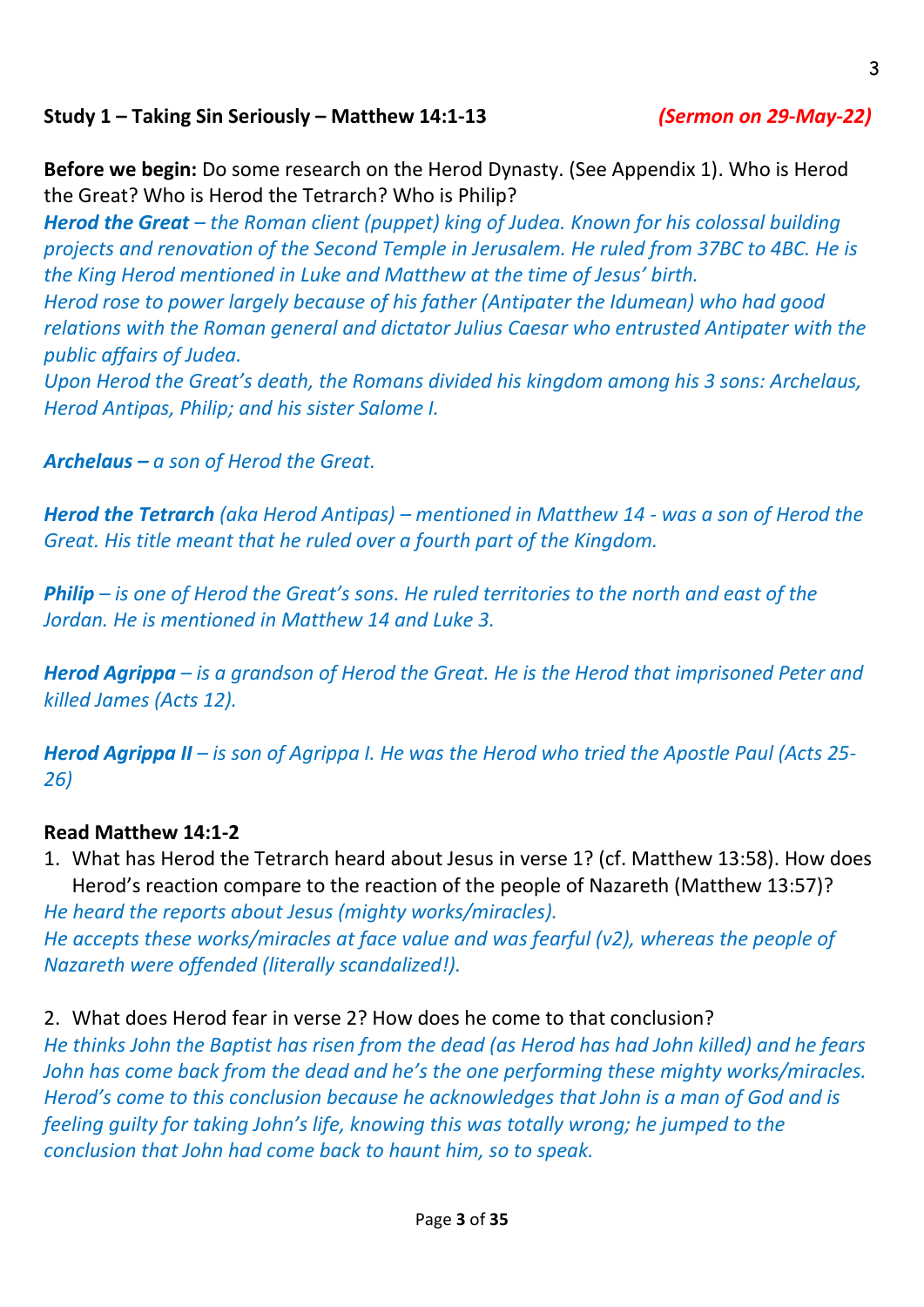3. **Ponder**: It is clear from verse 2 that Herod's *conscience* was troubling him. What is our conscience?

*The Greek word used in the Bible is syneidēsis. It means - the soul as distinguishing between what is morally good and bad, prompting to do the former and shun the latter, commending one, condemning the other.*

*The source of the Greek word: literally means "to see in one's mind with one-self" – so we could say it means "to see or be aware of what is going on inside yourself"* 

*Dictionary definition: a person's moral sense of right and wrong, viewed as acting as a guide to one's behaviour.*

# **Read Matthew 14:3-13**

4. What sin did John confront Herod with in verse 4? How do we know this is a sin? (cf. Exodus 20:14; Leviticus 18:16; 20:21)

*Herod had eloped with Herodias, the wife of his brother, Philip; divorcing his own wife and sending her back to her father, the King of Petra.* 

*Exodus 20:14 – You shall not commit adultery.*

*Leviticus 18:16 – You shall not uncover the nakedness of your brother's wife; it is your brother's nakedness.*

*Leviticus 20:21 - If a man takes his brother's wife, it is an unclean thing. He has uncovered his brother's nakedness. They shall be childless.*

*Note: The Greek tense of the verb "said" in verse 4 suggests John continually "said" this to Herod.*

# 5. What did Herod do to John in verse 3? Why?

*Herod had arrested John and bound him and put him in prison because John had rebuked Herod because of his marriage to Herodias, his brother's wife, and because of all the other evil things he had done (Luke 3:19-20). John knew that the sin of the ruler would only pollute the land and make it easier for others to sin; so, John called Herod to repent. John should be commended for his courage in calling out sin and denouncing it. Israel was God's covenant nation, and the sins of the rulers (even though they were unbelievers) would bring God's chastening.*

## 6. What did Herod really want to do with John in verse 5? Why?

*Herod had really wanted to kill Herod because of John continually pricking his conscience. Also, Herod was influenced by his wife, Herodias', who had a grudge against John (Mark 6:19)*

# 7. What was Herod afraid of, in verse 5?

John was very popular with the people and they considered him a prophet. If Herod were to kill *John, there would be a public backlash, which he feared.*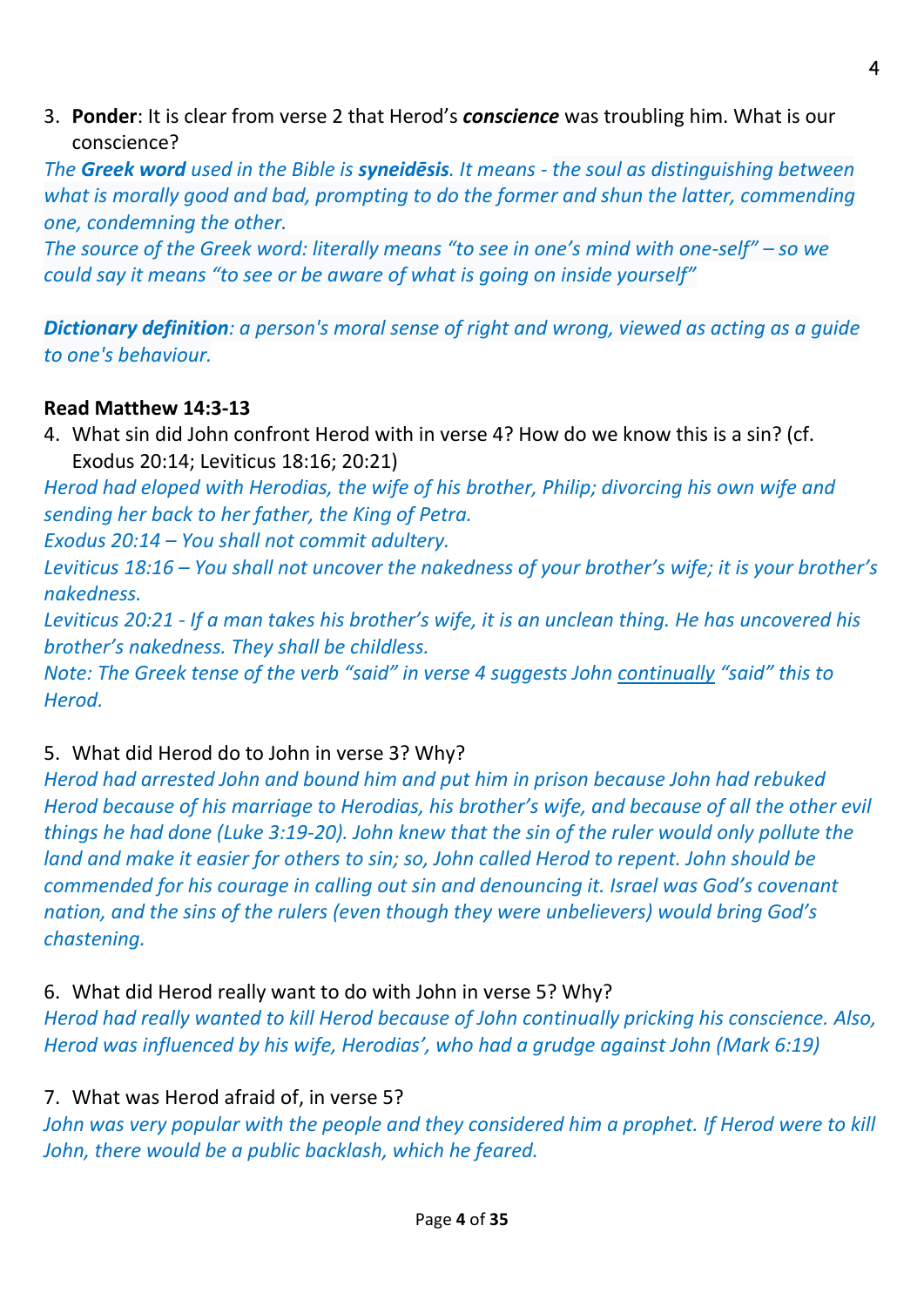*Herodias is daughter of Aristobulus (half-brother to Herod the Tetrarch) and Aristobulus' cousin Bernice. Herodias was wife to Philip originally; but Herod the Tetrarch eloped with her and divorced his wife. Because their union was sinful, John had called out this sin several times; which did not go down well with either Herod or Herodias. See appendix 1.*

# 9. What plan does Herodias hatch? Why? (Mark 6:17-29)

*Because John had challenged Herod and Herodias about their relationship; Herodias hatched a plan whereby she had her teenage daughter perform a lascivious dance at Herod's birthday feast. Herodias knew her husband would succumb to her daughter's charms and make some rash promise to her. She also knew that Herod would want to "save face" before his friends and officials. The plot worked.*

# 10.What dilemma does Herod have in verse 9 and what is he forced to do?

*Herod had foolishly (v7) promised an oath to Herodias' daughter than he would give her whatever she asked. Herodias daughter (v8) asked for John the Baptist's head on a platter. Herod did not want to "lose face" in front of his guests and break his oath; so, he has to go along with her request and so John is beheaded.*

# 11.What happens to John in verses 10 & 11?

*John is beheaded and his head is brought to the young girl on a platter; she in turn carried it to her mother, Herodias.*

# 12.What do John's disciples do? Why?

*John's disciples came and took his body and buried; then they went and told Jesus about John's death. Why? Because John's disciples recognized that Jesus as the One that John was ushering in as the Messiah.*

*"It is not said by the Evangelist that they buried John, but 'they took up his body, and buried it,' not him. The real John no man could bury, and Herod soon found that, being dead, he yet spoke." (Spurgeon)*

# 13. What is Jesus' response in verse 13? Why?

*When Jesus heard what had happened, he withdrew to a solitary place. Firstly, to grieve John's death and secondly, He cautiously withdrew knowing that His association with John put Him in danger from Herod. Jesus lived a divine timetable and He understood His Father's timing; Jesus also not want to deliberately provoke trouble with Herod. Because Herod's agents were all around, Jesus had to exercise wisdom and caution.*

# **Read Malachi 3:1-5**

14.How does this passage relate to Matthew 14:1-13?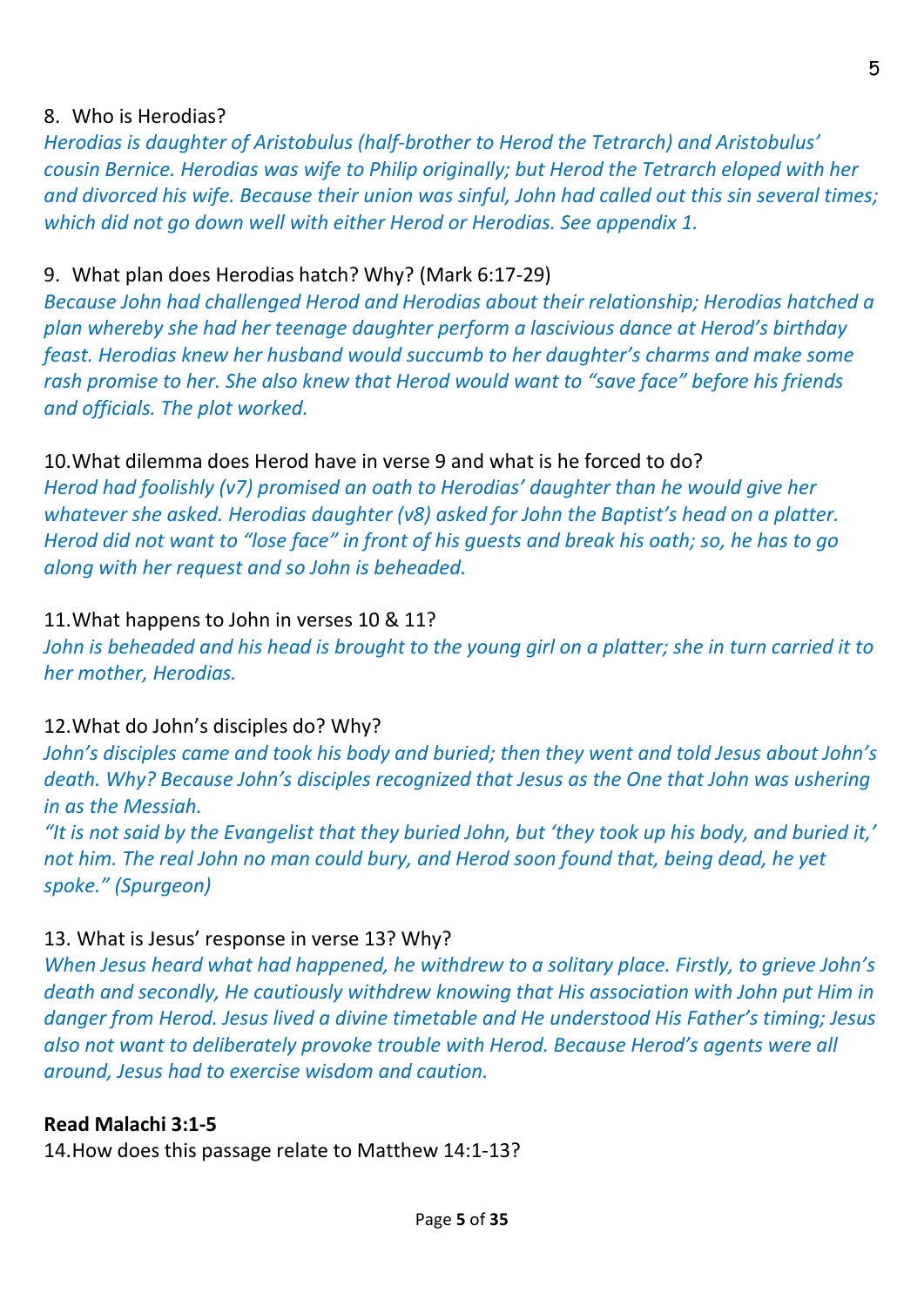- *The messenger referred to in Malachi 3:1 is John the Baptist, preparing the way for Jesus and calling people to repent of their sins*
- *Malachi 3:1 also says it is the Lord Himself who will come. Which we see in Jesus. And of course, He comes to His temple in several ways: Presented as a baby; aged 12; and when He clears out the temple. In fact, Jesus IS the temple.*
- *Malachi 3:2-5 describe the second messenger which is Jesus. He is described as a launderer, refiner and purifier. All methods of cleaning away the "dirt of sin"*
- *And Jesus will also come in judgment (v5)*
- *This passage from Malachi 3:1-5 relates to Matthew 14:1-13 in the following ways:*
	- o *Both messengers from Malachi are on view*
	- o *Both messengers fulfil their roles described in Malachi; John prepares the way for Jesus by calling people to repent (e.g., Herod and Herodias); and Jesus will be the one to take away the sin of all who believe in Him*
	- o *God takes sin seriously in Malachi – and that's what John does too – even it costs his life!*

# 15. **Ponder**: How does the death of John point to the death of Jesus later?

*John is a forerunner to Jesus – not only in preparing the way – but also in the fact that just as John was "got rid of"; Jesus will also be "got rid of".* 

*John took sin seriously and died standing up for the truth in God's Word.*

*Jesus took sin seriously – He never sinned – He was/is perfect – and He died for sin to be forgiven.*

*John ministry & death is a type/foreshadowing of Jesus' ministry and death.*

16. **Ponder**: What does God think of sin? (Psalm 5:4-5; Isaiah 6:3; 59:2; Habakkuk 1:13; Romans 3:23; 6:23; Revelation 4:8)

*For you are not a God who is pleased with wickedness; with you, evil people are not welcome. The arrogant cannot stand in your presence. You hate all who do wrong; (Psalm 5:4-5)*

*And they were calling to one another: "Holy, holy, holy is the LORD Almighty; the whole earth is full of his glory." (Isaiah 6:3)*

*But your iniquities have separated you from your God; your sins have hidden his face from you, so that he will not hear. (Isaiah 59:2)*

*Your eyes are too pure to look on evil; you cannot tolerate wrongdoing. Why then do you tolerate the treacherous? Why are you silent while the wicked swallow up those more righteous than themselves? (Hab 1:13)*

*for all have sinned and fall short of the glory of God (Romans 3:23)*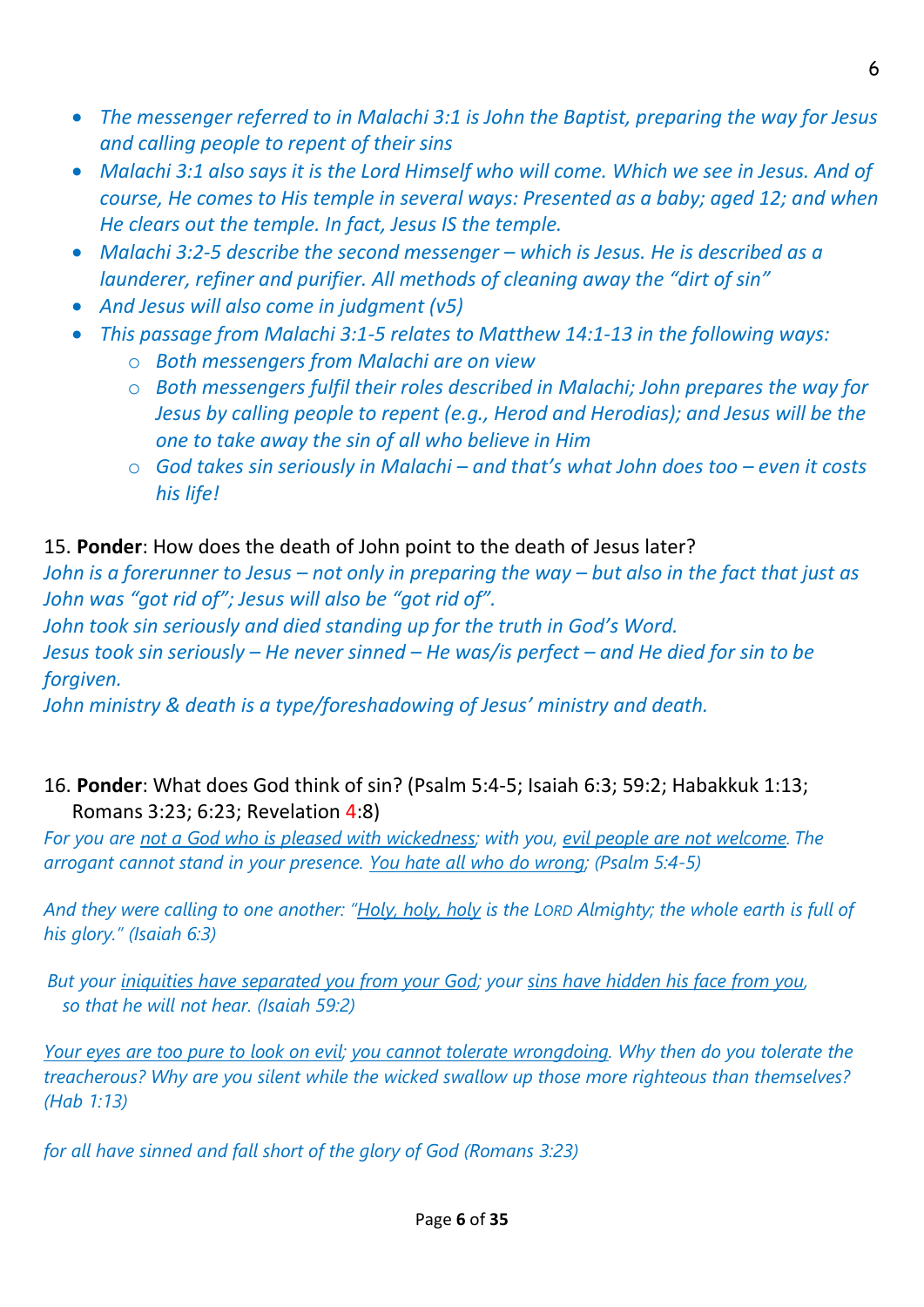*Each of the four living creatures had six wings and was covered with eyes all around, even under its wings. Day and night they never stop saying: "'Holy, holy, holy is the Lord God Almighty,' who was, and is, and is to come." (Rev 4:8)*

17.**Reflection**: John took sin seriously. What happens when we don't take sin seriously? What does John & Jesus want? (cf. Matthew 3:2; 4:17)

*If we don't take sin seriously; the wages of sin are death – and eternal separation from God (aka Hell).*

*Matthew 3:2 (John says) - Repent, for the kingdom of heaven has come near. Matthew 4:17 (Jesus says) - Repent, for the kingdom of heaven has come near.*

## 18.What is the answer to our sin? (cf. 1 John 1:9)

*If we confess our sins, he is faithful and just and will forgive us our sins and purify us from all unrighteousness.*

## What's the **BIG IDEA** of **Matthew 14:1-13?**

*Take sin seriously.*

Give a **light globe** moment you experienced in this passage? *God in His sovereignty over all things; used the Herodian dynasty and some of its members in the life and ministry of Jesus and some of the Apostles.*

# ➔ How does this passage **apply to your life**?

- *a. Follow/obey the commandments. Take sin seriously and repent*
- *b. The danger of making oaths.*
- *c. Sincerely examine our consciences – search our hearts for sin and repent of it*
- *d. Be bold enough like John to stand up and call out sinful behaviour*
- *e. Are we pleasing people ahead of God – Herod tried to please the people – tried to please Herodias – and of course pleased himself by helping himself to his brother's wife? At no time did he fear the Lord, like he feared the people and the Herodias*
- *f. Thank God that Jesus came and did what we can't do – and removed our punishment for our sins!*
- *g. Compare the Herodian Kingdom with Jesus' Kingdom of Heaven!*

#### **Share the verse** that had a special meaning to you in this study?

*Malachi 3:2 - But who can endure the day of his coming? Who can stand when he appears? For he will be like a refiner's fire or a launderer's soap.*

7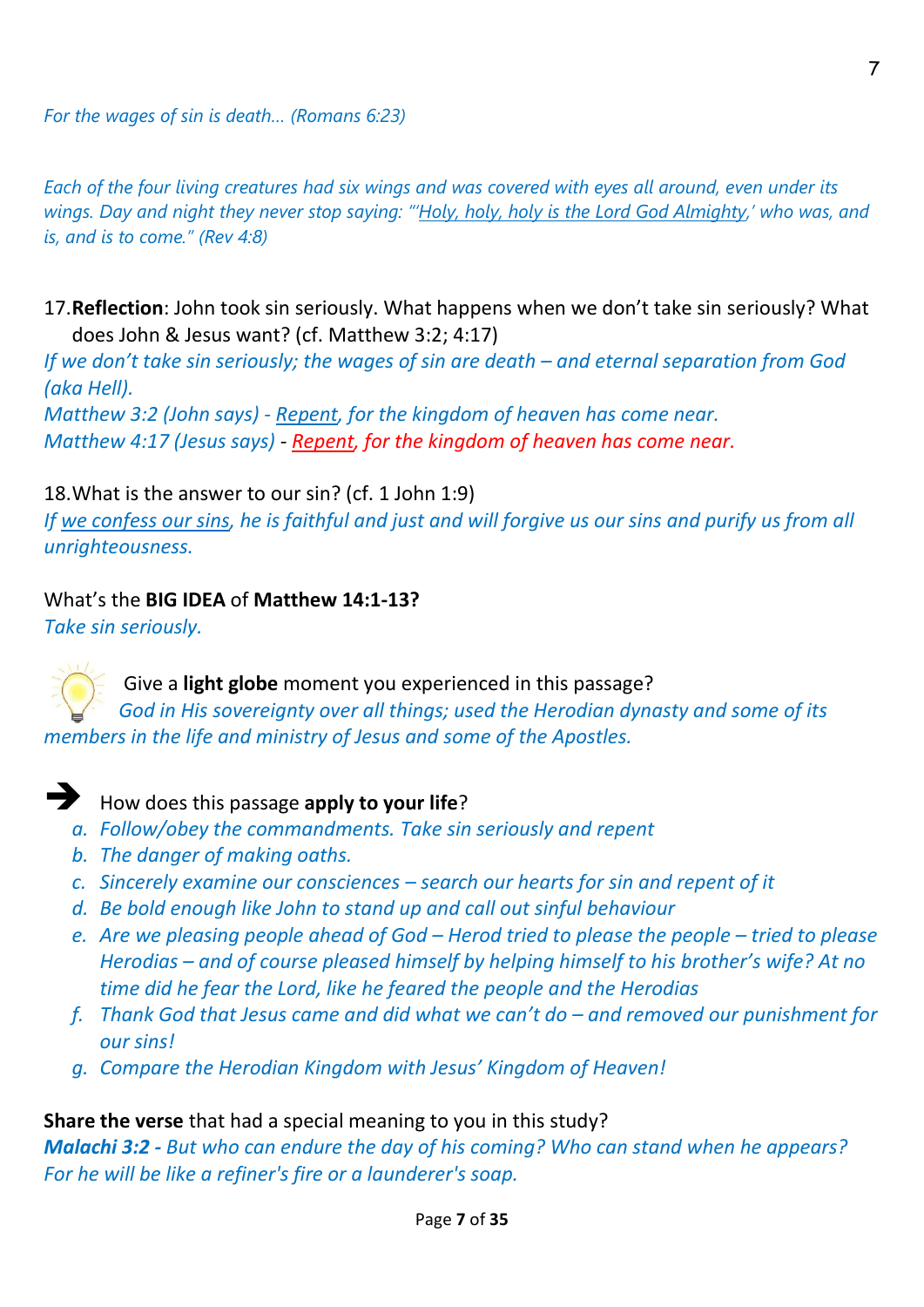**Finish in prayer:** Ask God to search our hearts and see if there is any offensive way in us and lead us in the way everlasting (Psalm 139:24). Thank Jesus that He has washed away our sins (1 Corinthians 6:11; Hebrews 10:22; Revelation 7:14)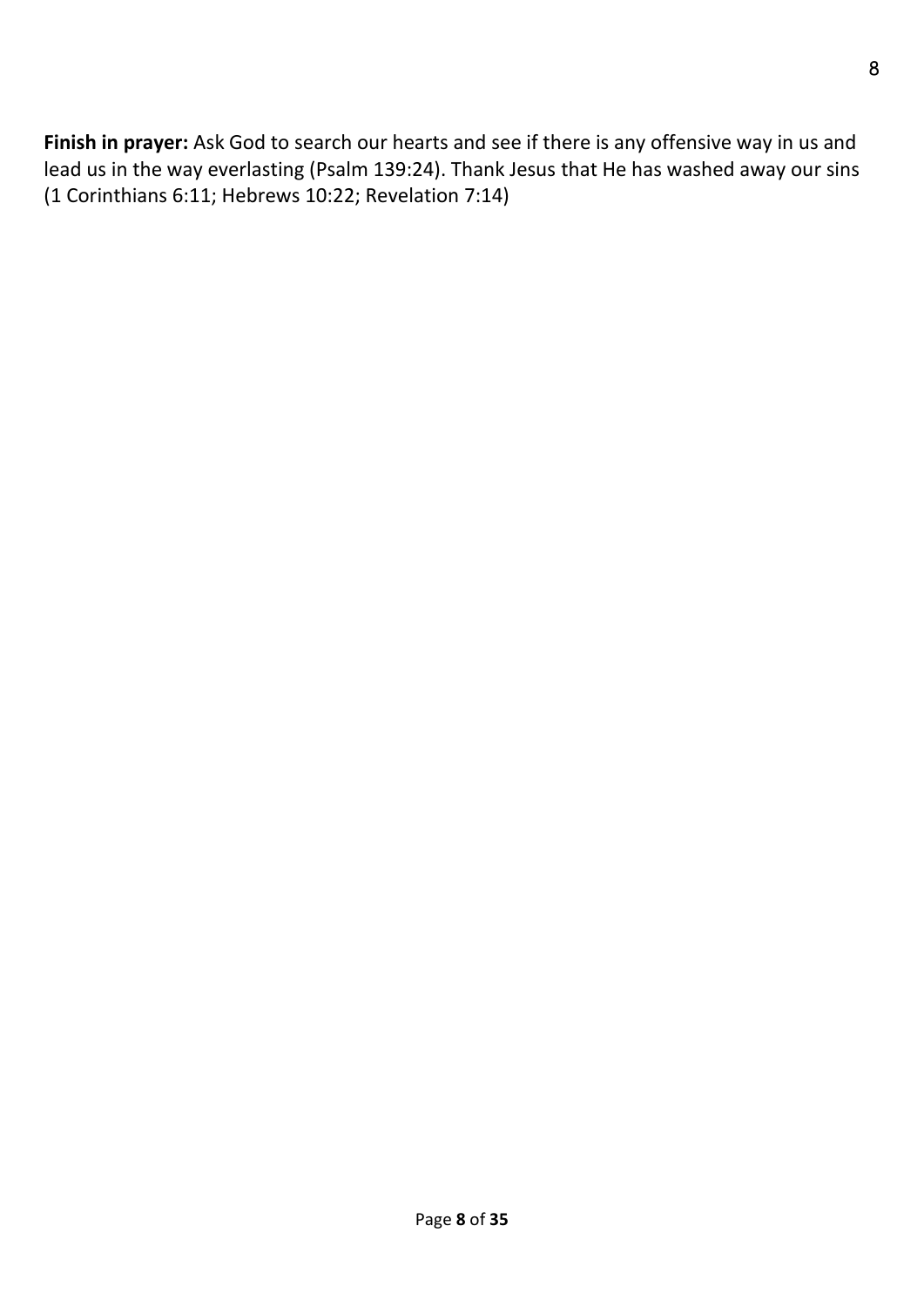## **Study 2 – The Compassion of Jesus – Matthew 14:14-21** *(Sermon on 05-June-22)*

#### **See parallel passages in Mark 6:32-44, Luke 9:10-17 and John 6:1-13**

## **Before we begin:** Why did Jesus withdraw in Matthew 14:13? (cf. 14:2, 12)

*Jesus withdrew because Herod had heard about His miraculous powers (14:2) although wrongly attributing them to a "risen" John the Baptist. Jesus also withdrew to a solitary place, when He heard what had happened to John. Firstly, to grieve John's death and secondly, He cautiously withdrew knowing that His association with John put Him in danger from Herod. Jesus lived a divine timetable and He understood His Father's perfect timing; Jesus also did not want to deliberately provoke trouble from Herod.* 

*From Luke 9:10 we see that Jesus is in Bethsaida and therefore no longer in Galilee and no longer under the jurisdiction of Herod the Tetrarch.*

#### **Read Matthew 14:13-21**

1. Why did the crowds follow Jesus in verse 13? *To the crowd, Jesus was popular, both for His miraculous powers and healing; and His incredible teaching (with authority). They couldn't get enough of Him!*

#### 2. What did Jesus do in verse 14 and why?

*Even though Jesus needed a rest and had withdrawn; He still healed the sick because He had compassion on them. From the passage we can deduce that Jesus healed people right up until it was getting dark (late). In Mark's account – Mark 6:34 – Jesus says the people were like sheep without a shepherd.*

## 3. What do the disciples want Jesus to do in verse 15?

*Because it was getting late; the disciples wanted Jesus to send the crowd away so that they could buy food in the villages. The disciples knew they couldn't feed all these people. This was a compassionate act by the disciples knowing that it was late and the people would be hungry. Yet, the disciples didn't fully comprehend what Jesus could do.*

# 4. What does Jesus mean by "*they do not need to go away*" in verse 16? How can that phrase apply to us?

*He means they do not need to leave because He will provide all that is needed! Charles Spurgeon used the words, "they do not need to go away" (they need not depart in the KJV) as the basis of a sermon. The theme of his sermon was that if there was no need for these mostly casual hearers of Jesus to depart, there is even less reason for the follower of Jesus to go away from continual communion and fellowship with Jesus!*

*Circumstances in our lives do not need to make us "go away" from Jesus. We don't have things too hard or too easy that we don't ever need Jesus!*

*There is nothing in Jesus that would make us want to "go away" from Him!*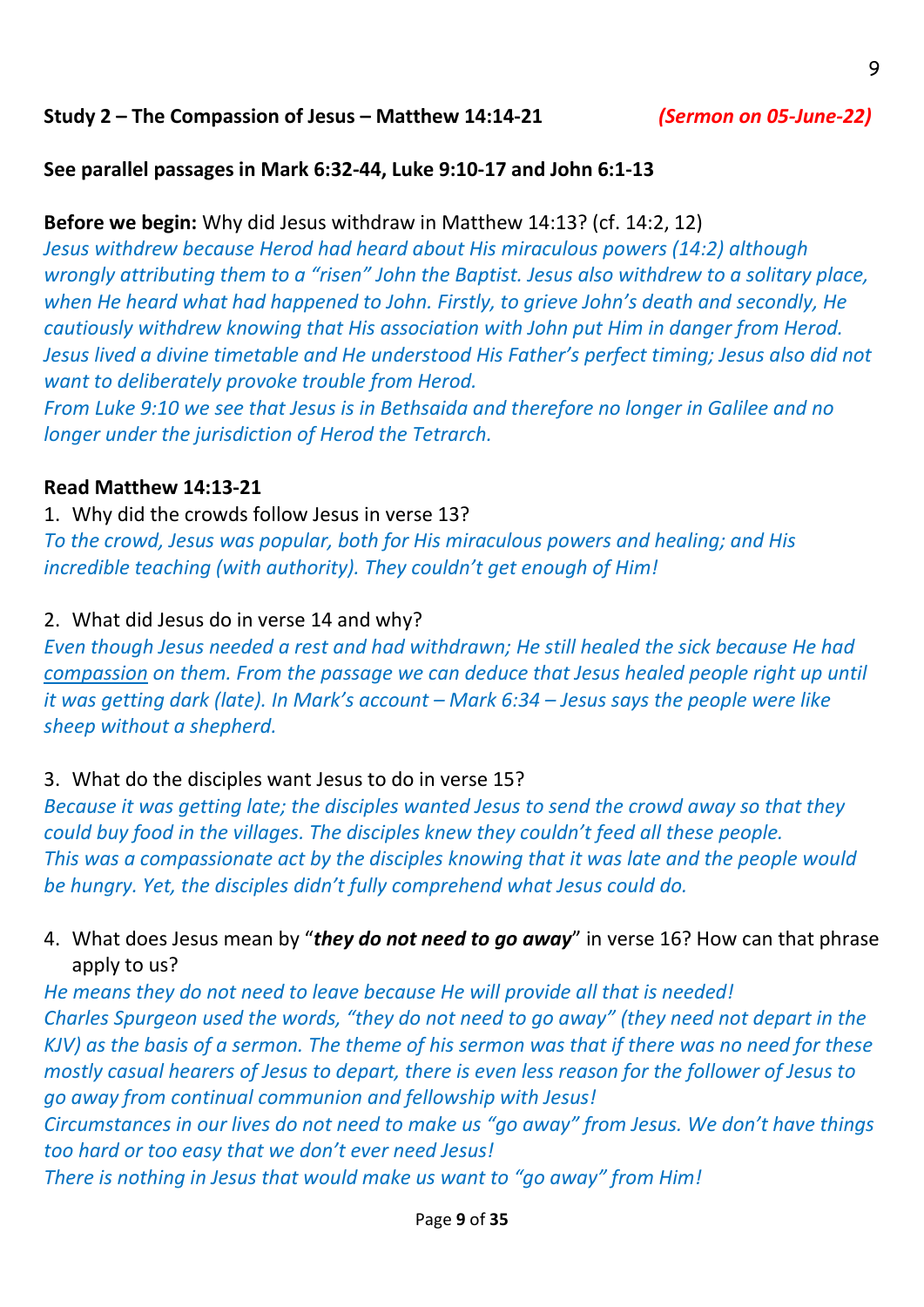*There is nothing in the future that will make us want to "go way" from Jesus! As Jesus says in John 15:5: "Apart from me, you can do nothing"*

5. What does Jesus say the disciples must do in verse 16? Should they be surprised by this? (John 2:1-11)

*Jesus tells the disciples 'You give them something to eat". They should not be surprised by this; they've witnessed many miracles by Jesus and by now they should realize that nothing is impossible for the Son of Man. In John 2:1-11 – some of the disciples were with Jesus at the wedding feast at Cana and they witnessed Him change water into wine!*

*Jesus was calling His disciples into action and to have faith in Him. Remember Mary's attitude at Cana "do whatever He (Jesus) tells you" – that's the attitude that the disciples and us need to develop – "leave it to Jesus, He can do anything".*

6. What problem is there in verse 17? Why is that not a problem for Jesus? *They only have five loaves and two fish (from a little boy as John 6:9 says) to feed the crowd with. This is not a problem to Jesus because He can do anything!*

# 7. What does Jesus do in verses 18 to 19? Is this surprising?

*He used what was brought to Him (five loaves and two fish) and commanded the crowd to sit down on the grass to be fed. It gives the impression that they were about to have a feast or banquet.*

*"What a feast this was! Christ for the Master of the feast; apostles for butlers; thousands for numbers; and miracles for supplies!" (Spurgeon)*

*Note: Jesus gave thanks BEFORE He did anything. He is not necessarily "saying grace" or "blessing the food"; but acknowledging the complete sufficiency of His Father to meet the people's need in an impossible situation. Jesus had complete confidence in the Father's provision. Jesus did not work independently from the Father, He worked in complete dependence on His Father!*

*Jesus also gave thanks at Lazarus' grave before raising Him (John 11:41) and at the feeding of four thousand before feeding them (Matthew 15:36) and even at His last Supper (1 Cor 11:23- 24) not to give thanks for His betrayal or the food but to give thanks for His Father's ability to accomplish all that Jesus had been sent into the world to do (His death for the forgiveness of sins and His resurrection for eternal life).*

# 8. How well fed was everyone? What is leftover?

*Everyone was well fed and satisfied. The disciples picked up twelve basketfuls of broken pieces of leftovers! Presumably each disciple had a basket!*

*Jesus always gives in ADBUNDANCE (Ephesians 3:20 – Immeasurably more than we ask!). As Jesus says in John 10:10 – I have come that they may have life and have it to the full!*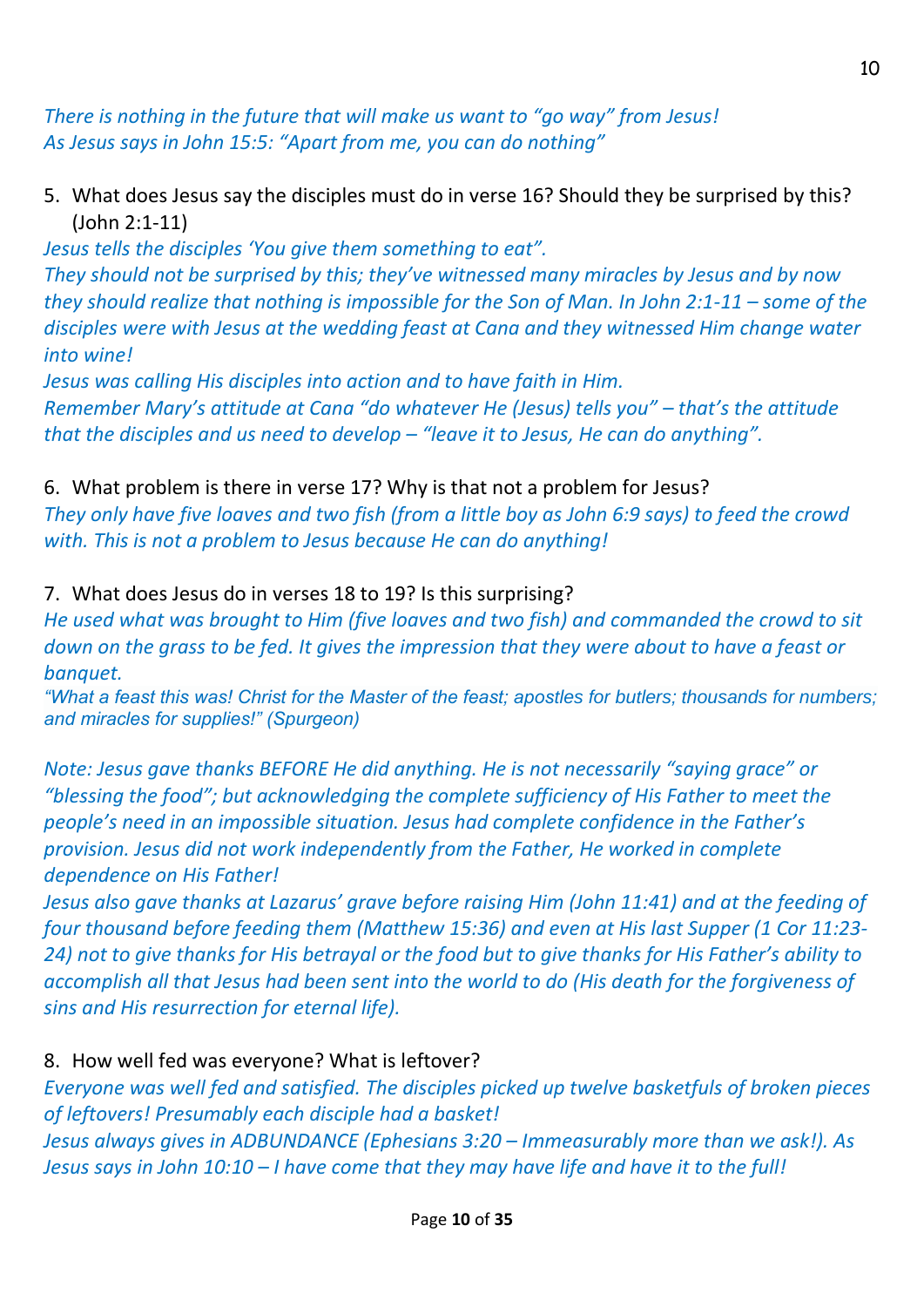# 9. How many people were fed?

*Five thousand men, not including women and children. So perhaps as many as 10,000 – 15,000 people all up.*

# **Read Exodus 16:1-36**

10. How does this passage relate to Matthew 14:13-21?

*The Israelites were in the wilderness just like the people were in a solitary place in Matthew 14. Just like in Matthew, the people were fed miraculously. God provided bread (manna) each day for the people to be fed.*

*Everything in the Old Testament points to Jesus. This miraculous feeding points to the miraculous feeding of the five thousand by Jesus. But remember Jesus is the "one greater" (Matthew 12:6, 41, 42).*

# **Read 2 Kings 4:42-44**

## 11. How does this passage relate to Matthew 14:13-21?

*A man from Baal Shalishah brought 20 barley loaves which Elisha the Prophet used to feed 100 men; and there were again leftovers. Again, this miraculous feeding points to the miraculous feeding of the five thousand by Jesus. But remember Jesus is the "one greater" (Matthew 12:6, 41, 42).*

# **Read Matthew 26:17-30**

# 12. How does this passage relate to Matthew 14:13-21?

*Here we have another "feeding" but it is also a spiritual feeding – the bread Jesus gives the disciples points to His body to be broken on the cross; the wine He gives the disciples points to His blood poured out for the forgiveness of sins. This Last Supper was/is to be repeated by us as we join together to remember Jesus' once and for all sacrifice for sins and the offer of forgiveness of our sins.*

*It's no coincidence that the words used in the feeding of the five thousand: "take", "give thanks", "break" and "give" are the same words used in the accounts of the Lord's Supper in the New Testament.*

**Ponder**: How can we see this feeding in a *spiritual* sense? (cf. John 6:35, 51, 58; Matthew 6:11)

*In John's Gospel, after Jesus feeds the five thousand, He declares that "He is the Bread of Life". This is a spiritual statement. He ties together the feeding of the Israelites in the wilderness with manna and this feeding of the five thousand and He's saying that He is the spiritual bread of life leading to eternal life.* 

John 6:35 – "I am the bread of life. Whoever comes to me will never go hungry, and whoever believes in me will never be thirsty".

John 6:51 - "I am the living bread that came down from heaven. Whoever eats this bread will live forever. This bread is my flesh, which I will give for the life of the world."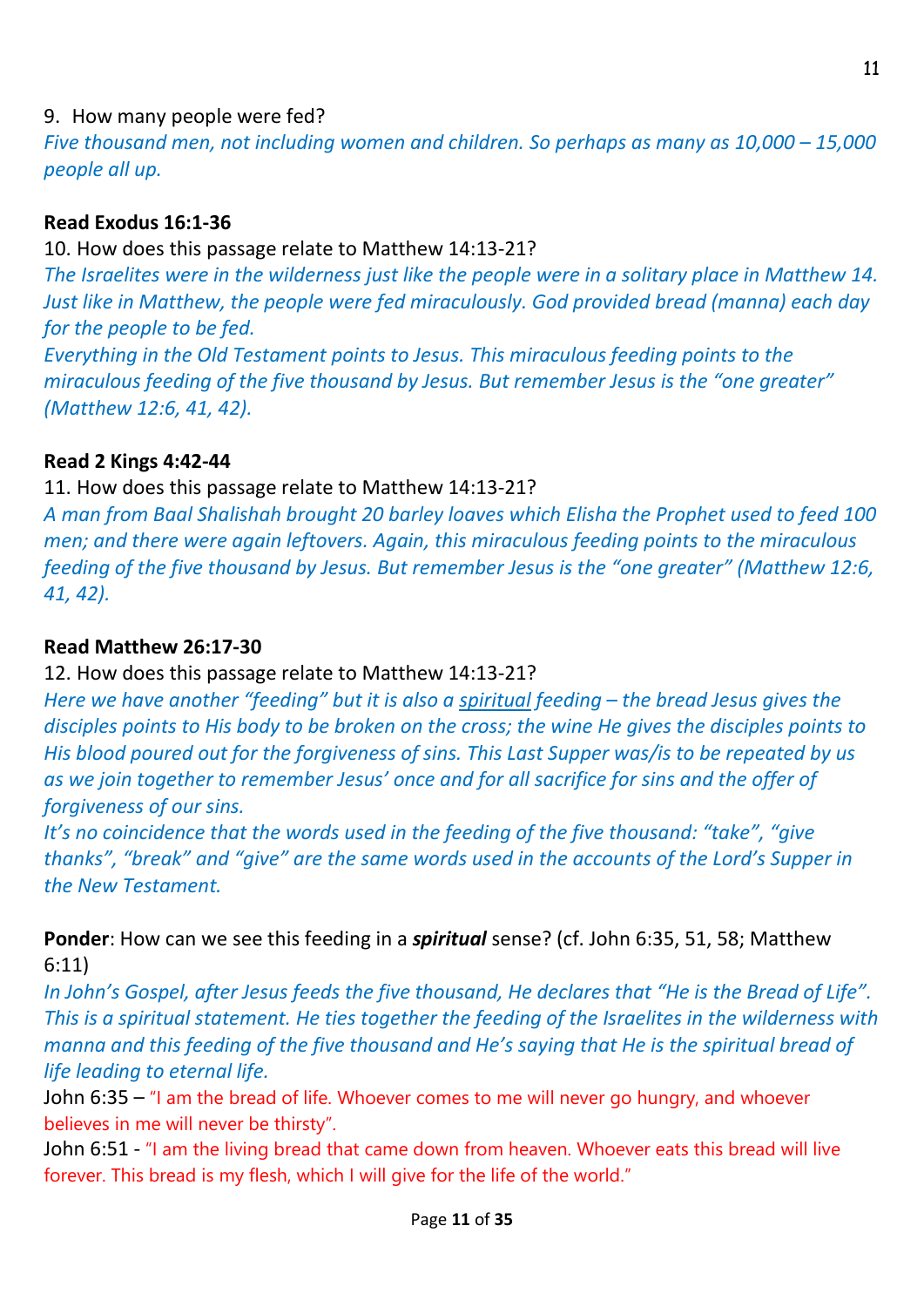John 6:58 – "This is the bread that came down from heaven. Your ancestors ate manna and died, but whoever feeds on this bread will live forever."

*When Jesus teaches the Lord's prayer and says we are to ask God for our daily bread – we're praying not only for our physical nourishment – but our spiritual nourishment. Jesus is the word of God made flesh – if we feed of His Word daily – we get spiritually nourished.* Matthew 6:11 - Give us today our daily bread.

## What's the **BIG IDEA** of **Matthew 14:14-21?**

- *a. The compassion of Jesus*
- *b. Jesus is the bread of life (physical and spiritual)*



Give a **light globe** moment you experienced in this passage?

- *a. By Jesus telling His disciples to "give them something to eat" and by them collecting up the leftovers; they would remember and learn from this occasion.*
- *b. The feeding of the five thousand can look back to the Passover meal, the manna in the wilderness; and also look forward to feeding of the four thousand, the Last Supper, the meal at Emmaus, the meal with the disciples after Jesus' resurrection and ultimately look forward to the Messianic Banquet and dining with the Lord (Isaiah 25:6; Matthew 8:11-22; 22:1-6; 25:1-10; Luke 14:15; John 7:37-38; Revelation 3:20; 7:16-17; 19:7-9)*

# ➔ How does this passage **apply to your life**?

- *a. Jesus shows compassion and provides our physical and spiritual needs.*
- *b. Jesus showed compassion to the sick and the hungry. Do we have compassion on people like Jesus does? We must never seem too busy to help people or even seem to find them a trouble and a nuisance [as long as it is a genuine need].*
- *c. We should not send people away from Jesus!*
- *d. Jesus worked through the hands of His disciples and He does the same today!*
- *e. Like Jesus we can thank God for His complete sufficiency to meet our needs even in what seem impossible situations. Can we have complete confidence in the Father's provision?*
- *f. We must feed of Jesus' Word – our spiritual bread – that helps us grow spiritually and that leads to eternal life.*
- *g. The disciples when they saw it was late and the people were hungry; understandably thought in human terms and decided to quit. Even when Jesus told them to feed the people, they again looked at their own human resources and did not look to the Lord to*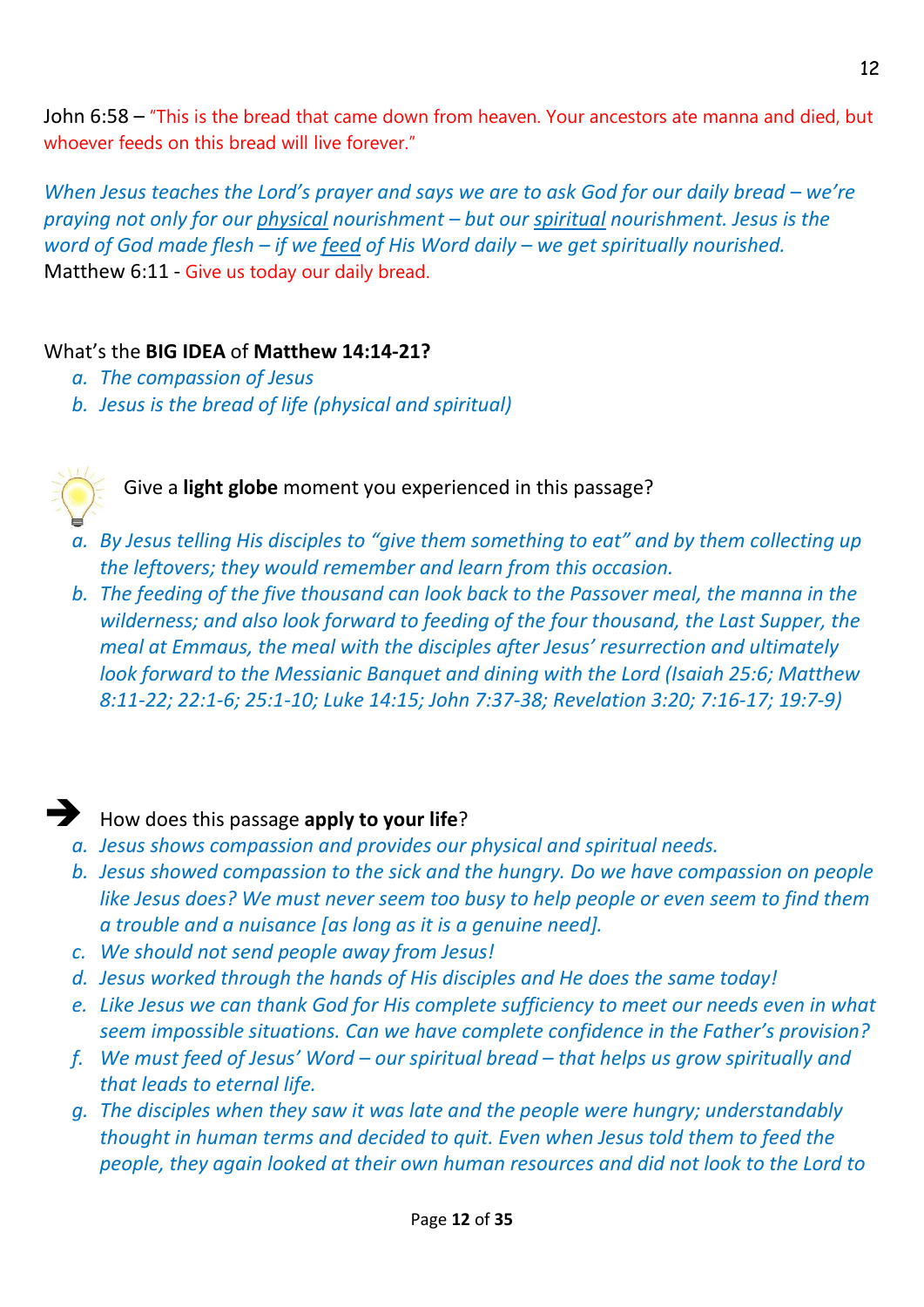*provide. I wonder if we do that? We put limitations on what God can do because of our humanness!* 

- *h. Jesus shows us that God can provide out of resources that we cannot see or perceive in any way. God often provides in ways that are unexpected.*
- *i. In this miracles Jesus teaches:*
	- *i. Start with what we have*
	- *ii. Give what we have to Jesus*
	- *iii. Obey what Jesus commands*
	- *iv. Observe the results*

*Little is much, in the hands of Jesus!*

*j. People can waste their time on "what is not bread" (Isaiah 55:2)*

# **Share the verse** that had a special meaning to you in this study?

*V14 - When Jesus landed and saw a large crowd, he had compassion on them and healed their sick.*

*V16 - Jesus replied, "They do not need to go away. You give them something to eat."*

**Finish in prayer:** Thanking God for His Son, Jesus, the bread of life, who gives us spiritual food which leads to eternal life.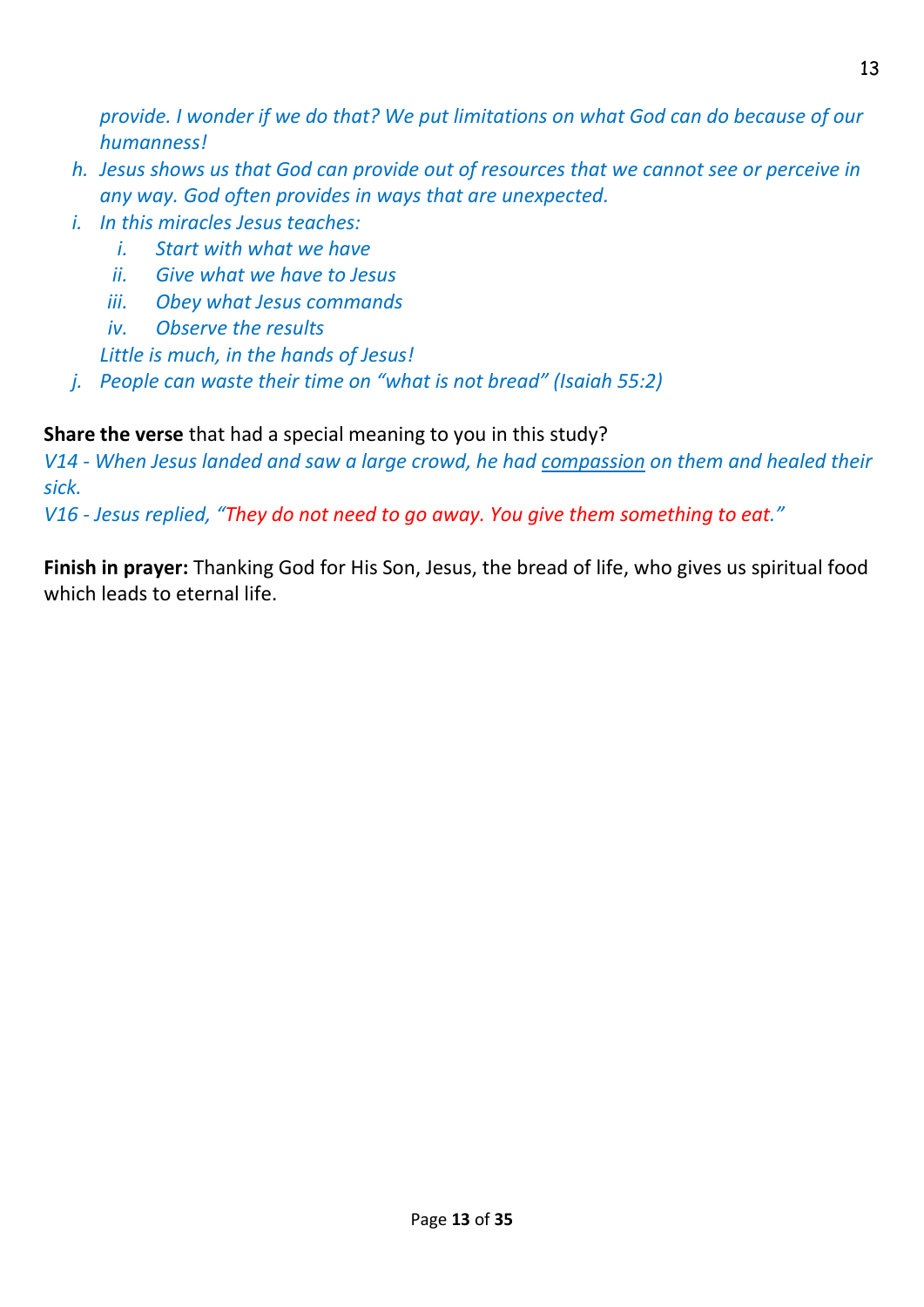#### **Study 3– Jesus walks on the water – Matthew 14:22-36** *(Sermon on 12-June-22)*

**See parallel passages in Mark 6:45-51 and John 6:16-21**

**Context**: What was Jesus trying to do? (Matthew 14:13). Why wasn't that possible? (Matthew 14:15-21)

*He was trying to withdraw privately to a solitary place by boat. It wasn't possible because a large crowd followed Him around the lake by foot and met Him when he landed on shore. And because He had compassion on them, he healed the sick for most of the day and then performed the miraculous feeding of five thousand; and thus, was unable to get away by Himself.*

## **Read Matthew 14:22-24**

1. What is Jesus trying to do in verses 22 & 23? Why? (cf. John 6:15)

*Jesus needed time out, He dismissed the crowd and sent the disciples off by boat and He went up the mountainside by Himself to pray.*

*According to John's version of the feeding of the five thousand; Jesus knew the people intended to make Him King by force. This was a) not the sort of King He was/is and b) this was not the divine plan or God's will; Jesus is a servant King, who come to lay down His life for His subjects; and c) it was important for Jesus to remove the disciples from this plan of the people; because like the people, the disciples were still thinking "earthly" rather than "heavenly"*

## 2. What did Jesus tell the disciples to do?

*He told His disciples to go ahead of Him by boat to the other side of the lake, whilst He had time for Himself up the mountain, praying.*

## 3. What happened on the lake in verse 24?

*A wind came up on the lake and the waves began to buffet the disciples' boat.*

## **Read Matthew 14:25-36**

4. What miraculous thing does Jesus do? *Jesus from His vantage point saw the disciples were in distress and He walked on the lake.*

# 5. How do the disciples react?

*They thought Jesus was a ghost! They didn't recognize Jesus because they weren't looking for Him!*

# 6. How does Jesus respond?

*Realizing that the disciples would be afraid and according to Mark, He saw them straining at the oars because the wind was against them. He came walking on the lake and He says "take courage! It is I. Don't be afraid."*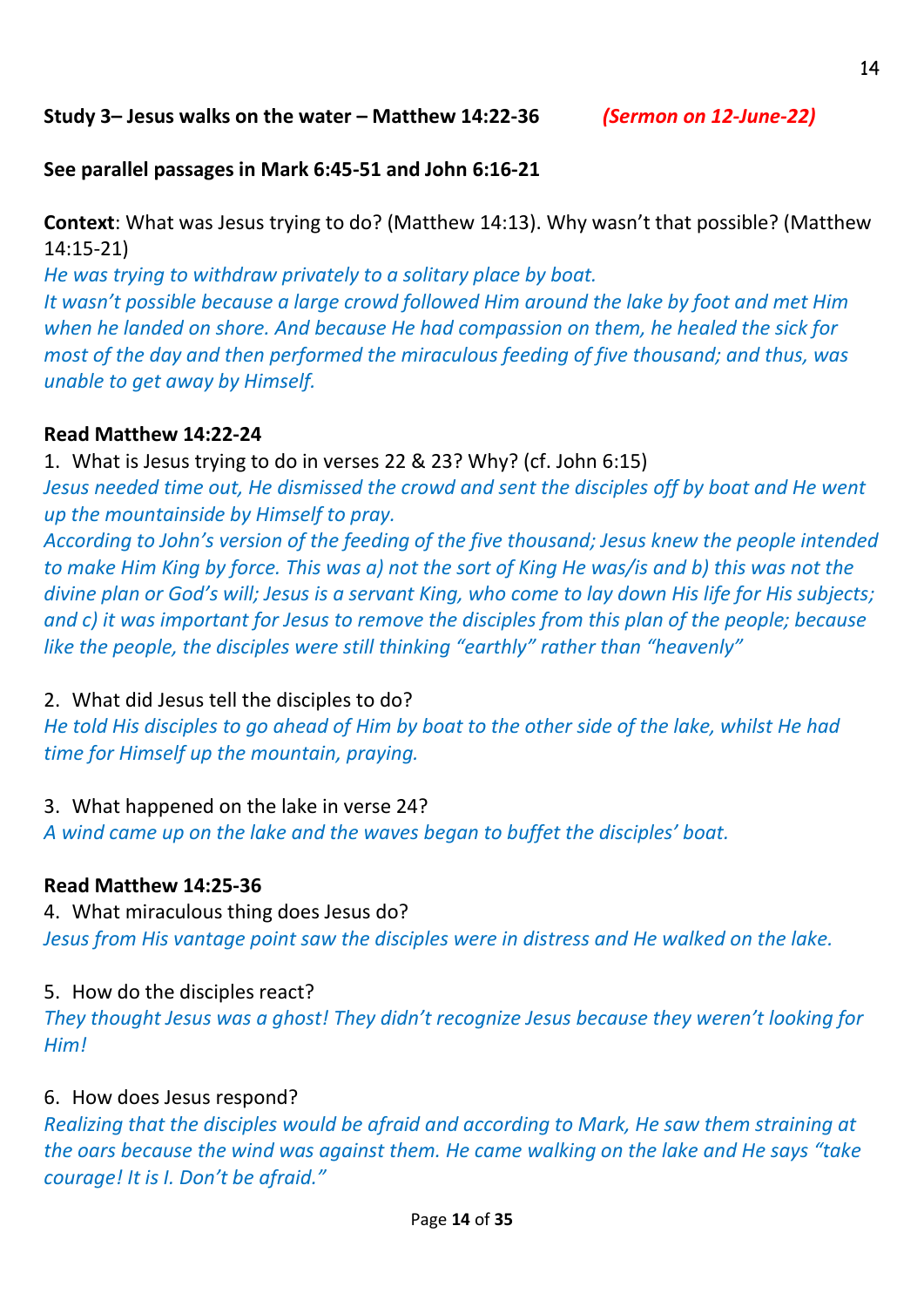7. What does Peter attempt to do? How do you explain his successful attempt at walking on water? How do you explain why Peter's walking on water fails?

*Peter asks Jesus: "Lord, if it is you; tell me to come to you on the water". Jesus says "come". Whilst Peter kept His eyes fixed on Jesus (and not fixed on the wind) he was able to walk on the water. As soon as He took His eyes of Jesus, he sank.*

# 8. What's ironic about Peter's words in verse 30?

*Peter says "Lord, save me!" Ironically, that's what Jesus does (through the cross) for everyone who has faith in Him!*

9. How does Jesus explain Peter's failure in verse 31? What question does Jesus ask? *Jesus says Peter has 'little faith". He asked Peter why did he doubted?*

10. What happened when Jesus and Peter climbed into the boat? *The wind immediately died down.*

11.What reaction do those in the boat have in verse 33? *They came and worshipped Jesus and they declared that Jesus "truly is the Son of God"*

# 12. **Ponder**: What can we learn from Peter here?

*Peter had remarkable faith. He was a seasoned fisherman who knew that Lake Galilee was notorious for these sudden winds/storms; yet He stepped out in faith.*

*At the same, Peter, doubted when He got afraid; we need to not doubt Jesus and keep our eyes fixed on Him!*

*"You do believe, and if you believe, why doubt? If faith, why little faith? If you doubt, why believe? And if you believe, why doubt?" (Spurgeon) Peter was also obedient. He asked Jesus to tell him to come and when Jesus did; He obeyed.*

# 13. **Ponder**: What does the event on the lake prove about Jesus?

*He has control over nature. He is the Son of God and can do anything that God can do. Nothing is impossible for Him.*

14.**Ponder**: Did Jesus deliberately direct the disciples into the storm? If so, why?

*We can certainly say that Jesus knew what would happen; He knew the wind would come up; He knew He could walk on water; He knew Peter would try to; and He knew Peter would be afraid. Jesus perhaps allowed this to happen; to a) test their faith in Him; b) to glorify God and show His divine powers.*

*In Mark's version of this story, when Jesus climbed in the boat; it says the disciples were completely amazed for they had not understood about the loaves; their hearts were hardened. What they had failed to learn in the feeding of the thousand was that when faced with what*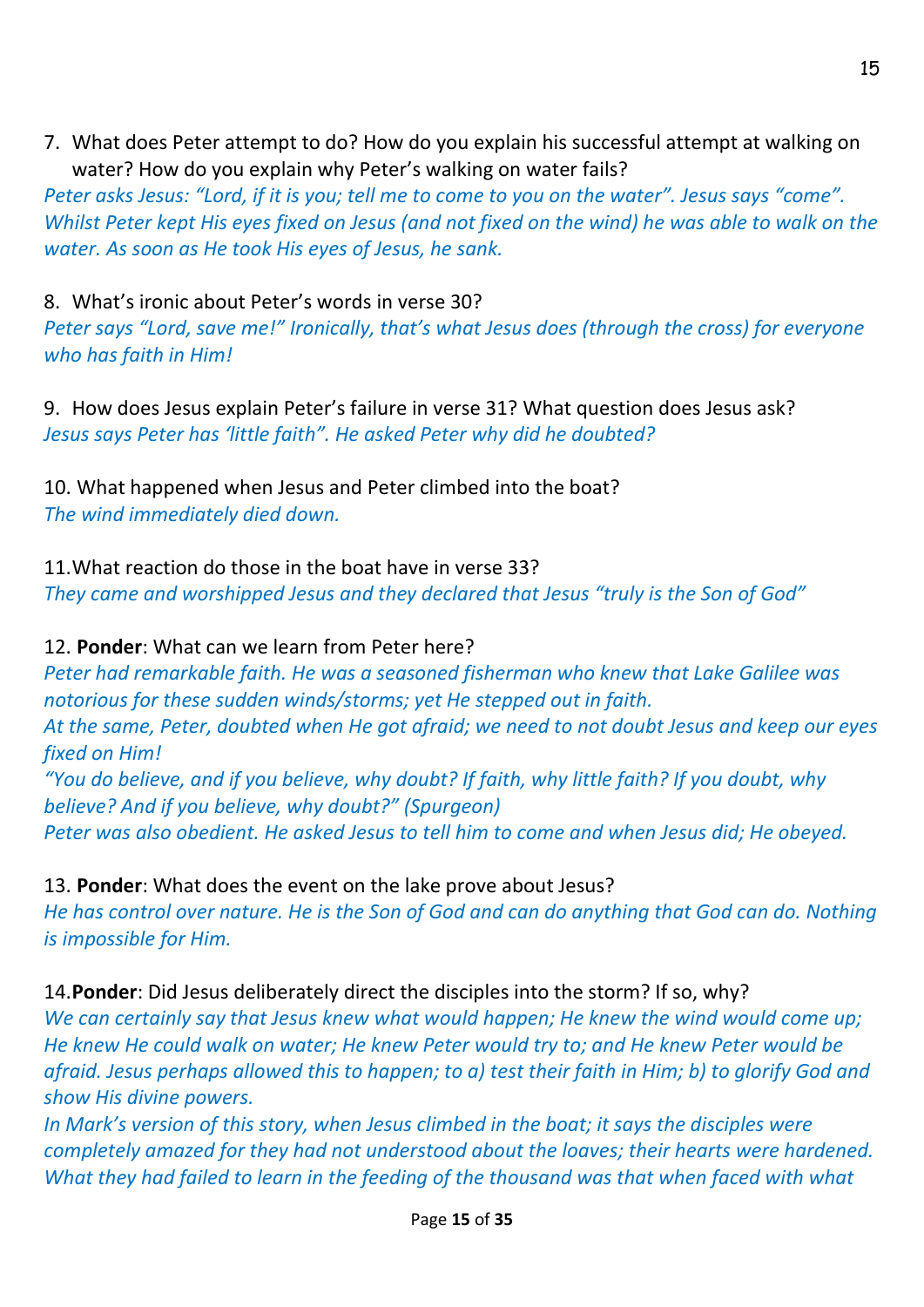*seemed an impossible situation, they didn't learn what Jesus did when He gave thanks to His Father and acknowledged His dependence on the Father. Now Jesus puts them in a boat knowing they will encounter a storm, giving them another opportunity to learn what to do when in another situation that was out of their death; but they hadn't learned from the loaves' incident! They needed to have utter dependence on God in the storm!*

*The disciples were obedient. Jesus sent them into the boat and they obeyed Him and then they were tested on the lake. Compare this with Jonah in the storm; he was tested because of his disobedience in running away from what God had commanded him to do. So, it seems, we can be tested when disobedient, so we learn to obey; and we can be tested when obedient to learn perseverance and to strengthen our faith.*

# 15.**Ponder**: What comfort can we gain from this event in the storm? *Nothing is impossible for Jesus and He is always with us in all events in our lives.*

16.**Ponder**: What are the disciples and us meant to learn about Jesus from this event on the lake and the feeding of the 5000 earlier? (Matthew 14:33)

*Jesus is the Son of God; in fact, He is God!*

17. Where is Gennesaret? See map on appendix 2. *It is on the North-west shore of Lake Galilee. It is also back in Herod the Tetrarch's territory.*

# 18.What happened at Gennesaret? Why?

*Jesus healed all the sick people there because as before in verse 14, He had compassion on the people and because the people brought their sick to Him and begged Him, believing Jesus could heal them, if they just touched the hem of His garment (like the woman with the bleed in Matthew 9:20).*

19. **Ponder**: What might be lacking in the 5000 who followed Him (Matthew 14:13) and lacking in the people of Gennesaret who begged to be healed (Matthew 14:35b-36).

*Both the 5000 who were fed and the people begging for healing in Gennesaret believed Jesus could heal them and do miracles but do they really know who Jesus is?*

*Nevertheless, COMPARE: the faith of the people of Gennesaret who believed even just touching the hem of Jesus' cloak would be enough to heal them, with the faith of the disciples caught in the storm and it doesn't even cross their mind, that they could call on Jesus to help!*

# **Optional question: Read Psalm 107:28-32**

20.How does this Old Testament passage relate to Matthew 14:22-36?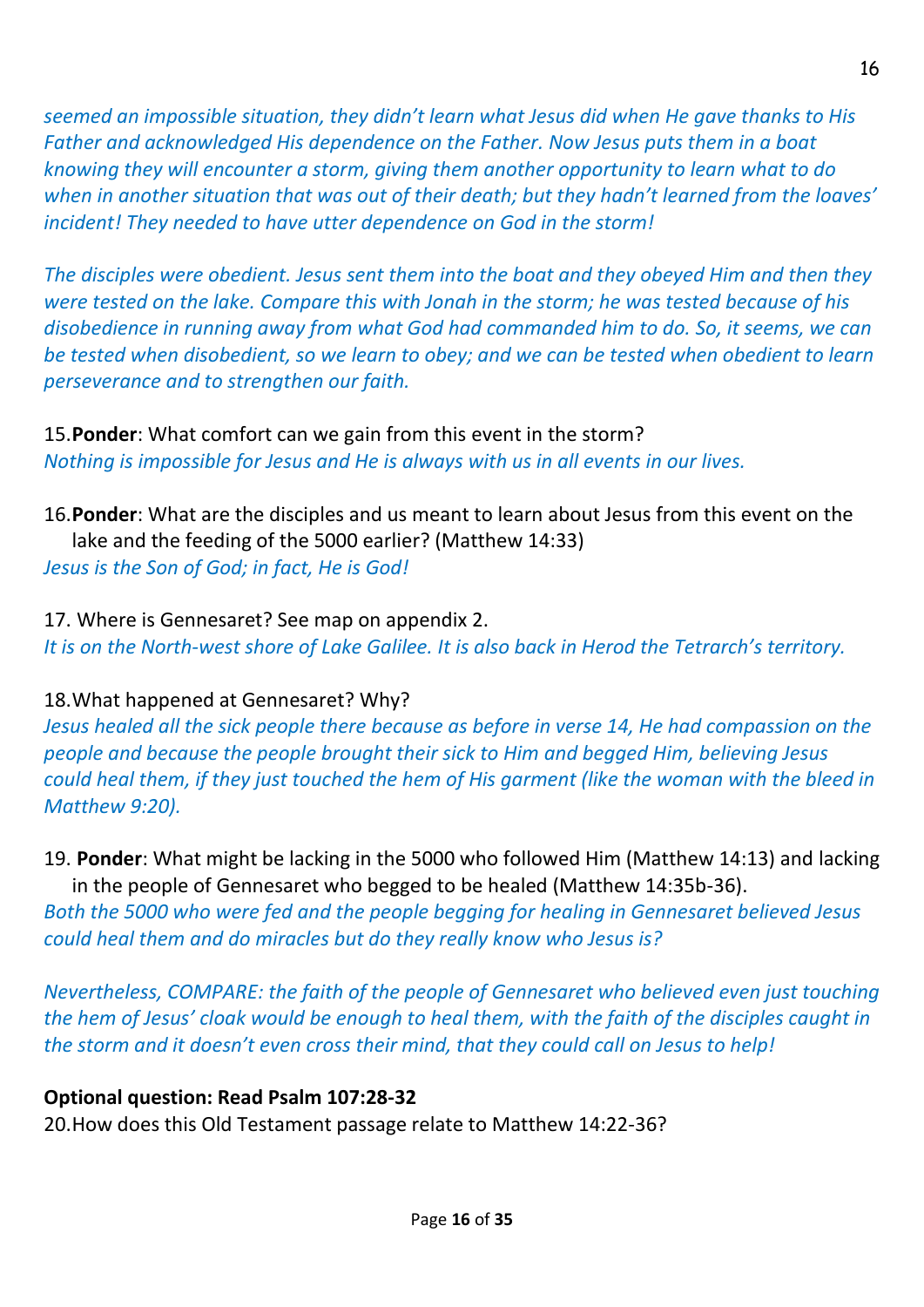*In this Psalm the people cry out to God in their distress; and God stilled the storm to a whisper and the waves of the sea were hushed. In the same way, as Jesus came walking on the water and save Peter, then climbed into the boat; the storm stopped.*

*The people were thankful for the Lord's unfailing love; and it's clear Peter and the disciples would also have been thankful. Mark's Gospel says they were amazed.*

*We see the power of God in the Psalm; and according to John's Gospel, when Jesus climbed onto the boat, not only did the wind stop, but immediately, they reached the shore, when they had been 3-4 miles out!*

# What's the **BIG IDEA** of **Matthew 14:22-36?**

*Keep our eyes fixed on Jesus at all times!*

# Give a **light globe** moment you experienced in this passage?

*They were safer in the storm in God's will than on land with the crowds out of God's will (John 6:14-15). If Jesus and the disciples had remained with the crowd; the disciples may well have gone along with the crowds' idea to make Jesus king by force; because the disciples did not fully understand Jesus and His mission.*



# ➔ How does this passage **apply to your life**?

- *a. If Jesus the Son of God needs quiet times of prayer and reflection; how much more do we? How's are quiet times alone with God?*
- *b. Jesus knows all our distresses and troubles and He is praying for us (Romans 8:34).*
- *c. With Jesus with us, we do not need to be afraid!*
- *d. Jesus tells us to "come" to Him -and put our faith in Him*
- *e. We need to keep our eyes fixed on Jesus all the time; and especially through the storms of life! And trust Him in ALL things. It's important we learn to keep our eyes on Jesus rather than any threatening situations around us.*
- *f. We need to have utter dependence on God.*
- *g. We must not doubt Jesus in anything. Doubt leads to lack of faith and unbelief.*
- *h. Nothing is impossible for Jesus.*
- *i. Worship Jesus because He is truly the Son of God and bow down at His feet as the King of Kings! Give Him thanks and praise because He is our Lord and Saviour!*
- *j. Experiences like what happened to Peter, help us grow in our faith.*
- *k. Faith like the people of Gennesaret, that knows a touch of Jesus' hem, is enough to be healed; is great faith indeed!*

**Share the verse** that had a special meaning to you in this study?

**V29 -** "Come," he said.

**Finish in prayer:** Give thanks to Jesus, the Son of God, the Lamb of God, who takes away the sins of the World.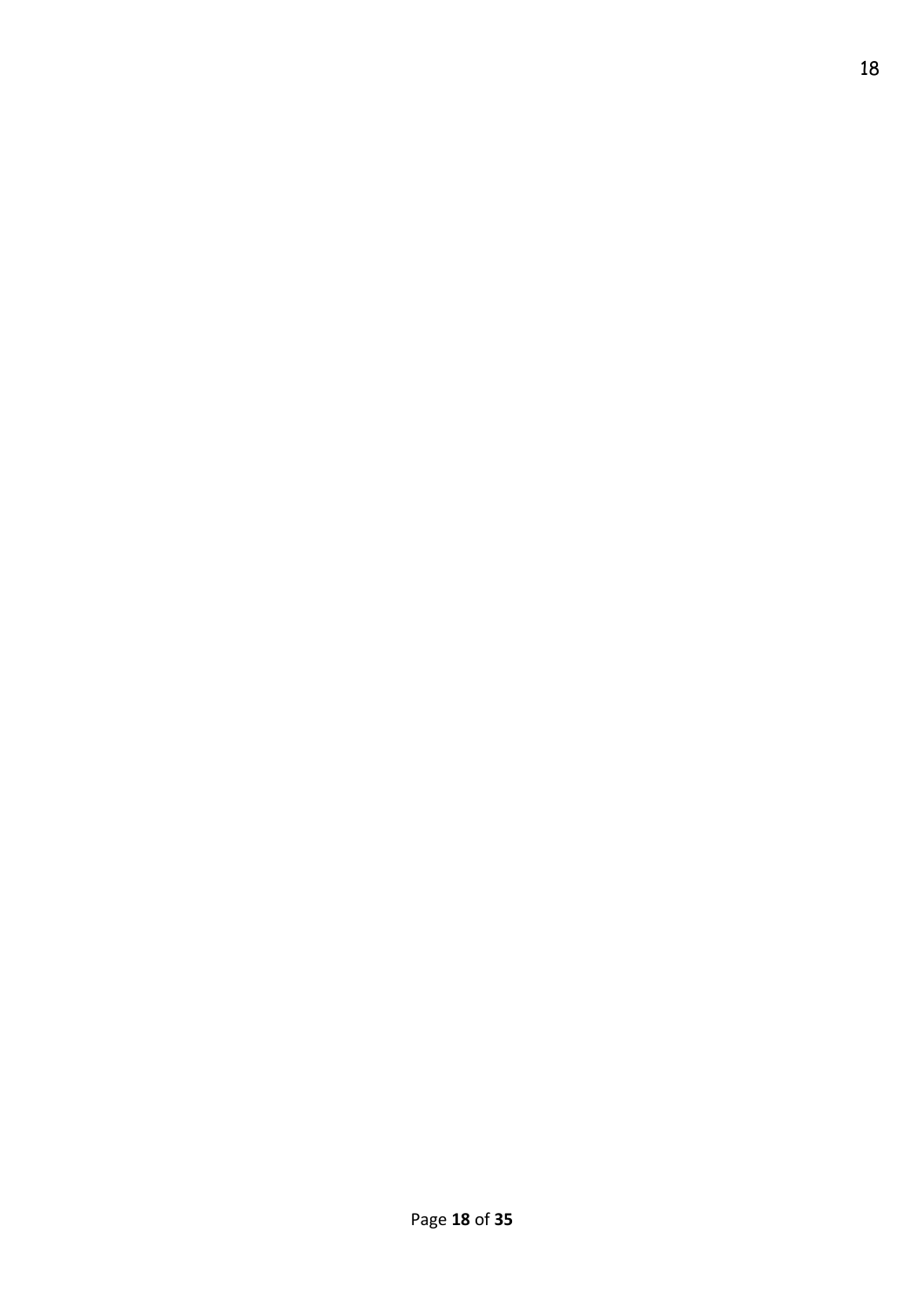# **See parallel passages in Mark 7:1-23**

# **Before we begin**: What things do we do today out of tradition?

*Christmas celebrations (Carols, services, gifts; family meal); Easter celebrations (services, easter eggs; Easter Show); New Year's Eve; Religious "feast" days; Religious "seasons" (Lent, Advent); Australia Day; Anzac Day; Summer holidays; family holidays; Valentine's Day; saying grace before meals; Sunday roast; Boxing Day and News Year's Day test matches; Schoolies; Melbourne Cup; BBQs; Birthdays; Queen's Birthday; Father's Day; Mother's Day; Remembrance Day (poppies); various Wedding traditions etc.*

# **Read Matthew 15:1-11**

1. What problem do the Pharisees<sup>1</sup> and teachers of the law come to Jesus with in verses 1 & 2? (cf. Mark 7:1-4)

*They say that Jesus' disciples are breaking the tradition of the elders in that they don't wash their hands before they eat. According to Mark's version of the same story, this washing of the hands was a ceremonial one, where not only are hands washed but also cups, pitchers and kettles (Mark 7:3-4). We are NOT talking about hygiene here, but rigid, extensive rituals of washing before meals (in some cases even between courses of a meal).*

*The hand washing described here was purely ceremonial. It wasn't enough to properly clean your hands if they were very dirty. You would have to first wash your hands to make them clean, and then perform the ritual to make them spiritually clean. They even had an accompanying prayer to be said during the ritual washing: "Blessed be Thou, O Lord, King of the universe, who sanctified us by the laws and commanded us to wash the hands." (Cited in Lane).*

*The Old Testament law made no such rules about ceremonial washing, except for the priests going about their duties (see Exodus 30:17-21). The Pharisaic tradition had extended this principle to daily life, and Jesus, was expected to enforce this ritual purity with His disciples.*

*The Pharisees because of the oral law (tradition) believed that if a person didn't do this ceremonial washing then they were unclean, and then if they touched food or another person or thing; they made them unclean also!*

## 2. Where did these *traditions* come from anyway?

*These traditions were handed down from the teachers of previous generations. These traditions were originally the "oral law" that (said the rabbis) Moses gave to the elders of Israel and they passed down to the nation. This oral law was finally written down and became* 

<sup>1</sup> See https://www.gotquestions.org/Pharisees.html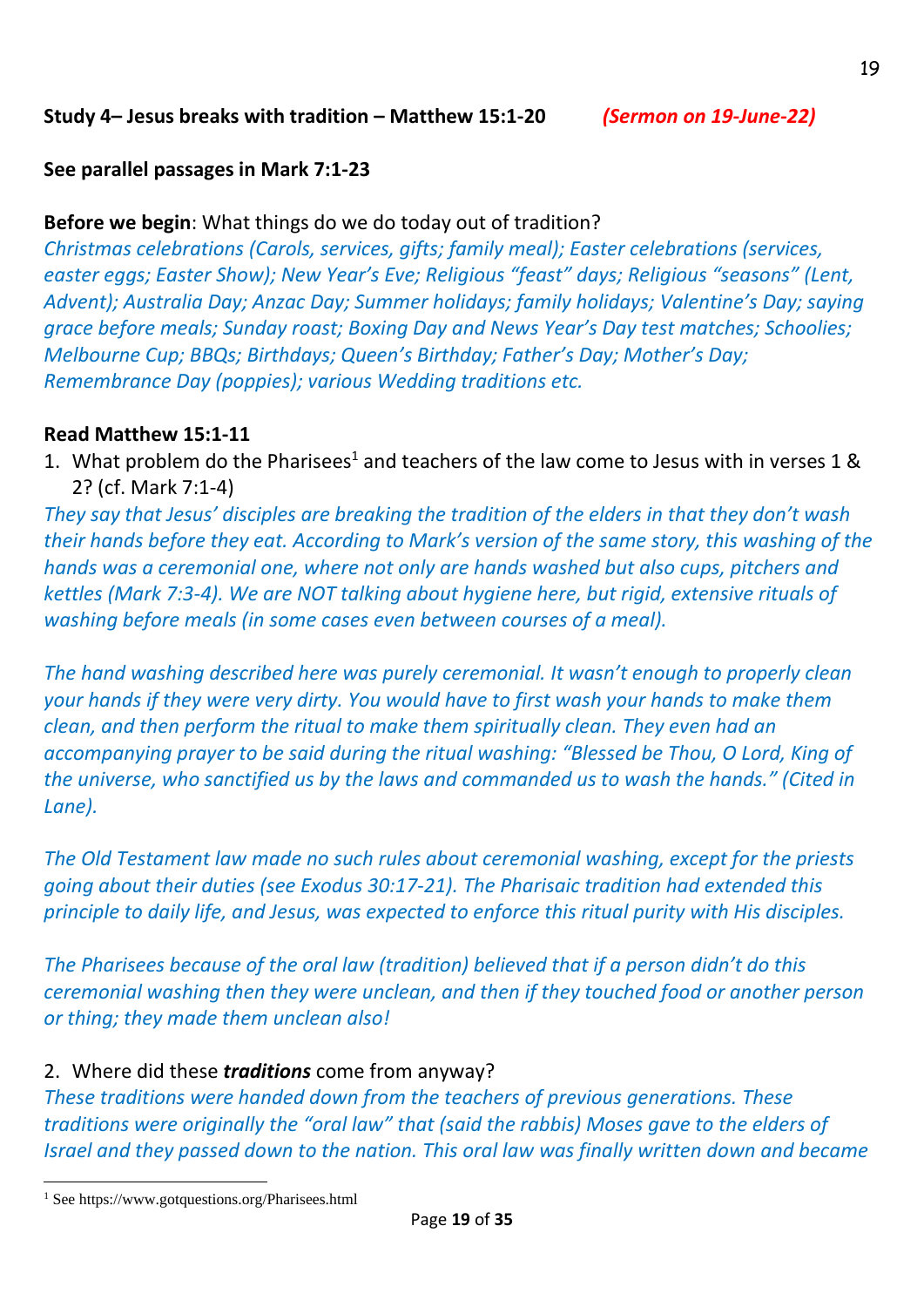*the Mishnah (date 190-200AD). Unfortunately, the oral law became more important and more authoritative than the original law of Moses.*

3. **Ponder**: What's the motive of the Pharisees and teachers of the law?

*Their motive was to catch Jesus out which is something they were always trying to do. The Pharisees were jealous of Jesus' popularity; concerned that their status and position was under threat from Jesus; and threatened by Jesus' authoritative teaching.*

# 4. What problem does Jesus counter with in verses 3 to 6? (cf. **Exodus 20:12; 21:17; Leviticus 20:9; Deuteronomy 5:16)**

*It's great the way Jesus answers their question with His own question. Jesus counters their accusation by asking why they break God's commandments for the sake of their tradition.*

*He quotes from:*

*Exodus 20:12 – "Honor your father and your mother, so that you may live long in the land the Lord your God is giving you.*

*Exodus 21:17 - "Anyone who curses their father or mother is to be put to death"*

*Leviticus 20:9 - "'Anyone who curses their father or mother is to be put to death. Because they have cursed their father or mother, their blood will be on their own head.*

*Deuteronomy 5:16 - "Honor your father and your mother, so that you may live long in the land the Lord your God is giving you.*

*Jesus accuses the Pharisees and teachers of the law of not honouring their father and mother because they have a tradition (called Corban meaning "a gift to God" Mark 7:11). This tradition of Corban allowed a Jew who wanted to escape any financial responsibility to their parents, could declare their wealth/possessions to be Corban (a gift to God) and then they were free from other obligations such as caring for their parents. In keeping this tradition, the Jew was then disobeying the commandment to honour their father and mother; which Jesus says is in effect curses their father and mother. Yet at the same time, by practicing this corban tradition, the Jew "appeared" ultra-religious because they were saying their wealth which could have been used to help their parents was devoted to God.*

*Further to that by keeping their property from their parents' reach and nominally dedicating it to God; they were in practice retaining it for their own use!*

*Corban could also apply to a person's time; so if they said a certain amount of their time was devoted to God, then they also didn't have that time to care for their parents. A nice little loophole!*

5. How far might the Pharisees and teachers of the law travelled to make their complaint? *The fact that they came all the way from Jerusalem to Galilee suggests that they had made a deliberate journey to check out Jesus' teaching, miracles and "behaviour". It is likely they had been sent by the Jewish council, the Sanhedrin as an official delegation. The distance from*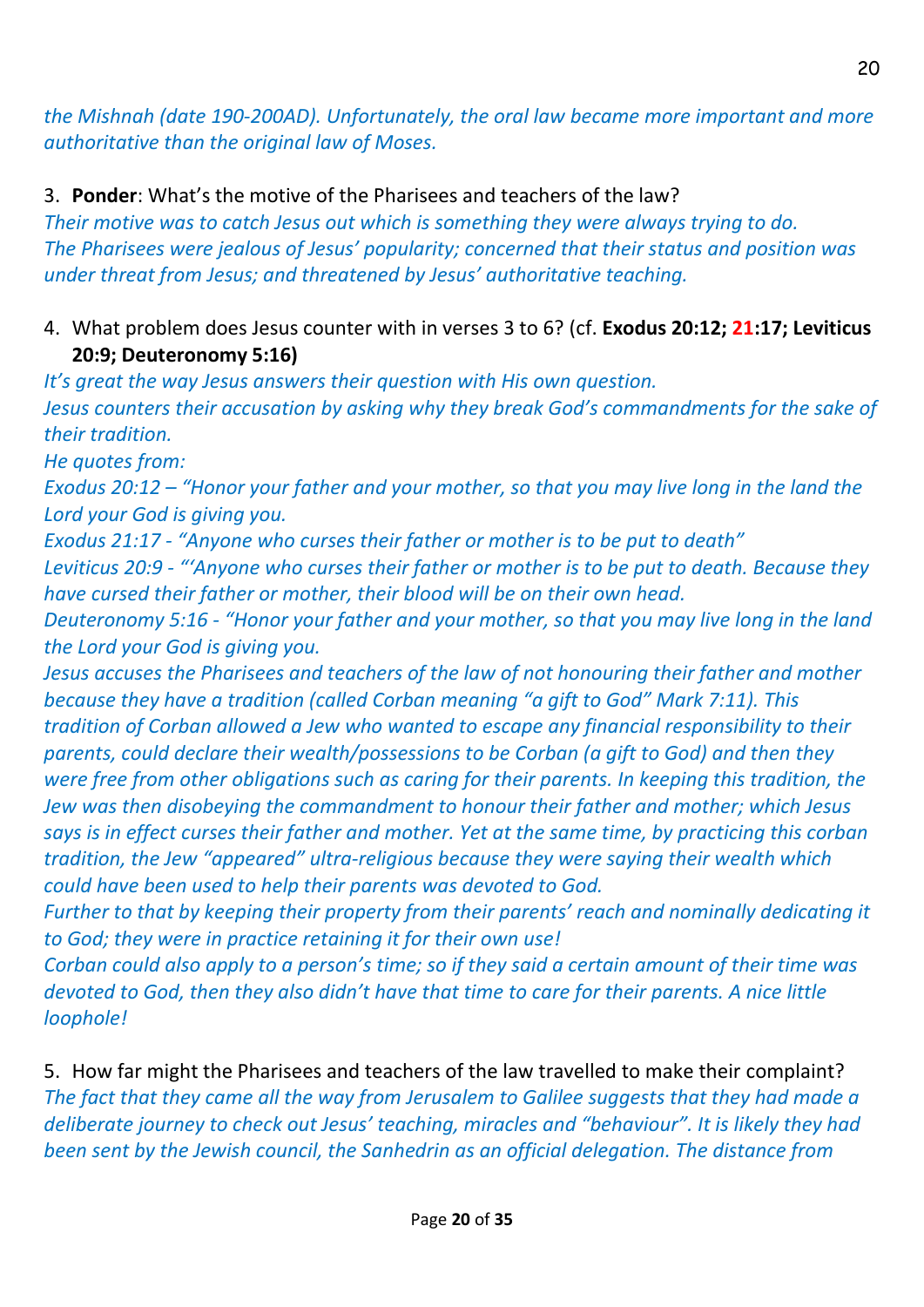*Jerusalem to Gennesaret region is about 90 miles (145Km). But it's likely they would not have used a direct route but diverted around Samaria; so, the distance would be a lot longer.*

6. In verse 7, Jesus calls the Pharisees and teachers of the law, *hypocrites*; what does hypocrite mean, and why does Jesus call them hypocrites?

*Hypocrite means: a person who pretends to have virtues, moral or religious beliefs, principles, etc., that he or she does not actually possess, especially a person whose actions belie stated beliefs OR a person who feigns some desirable or publicly approved attitude, especially one whose private life, opinions, or statements belie his or her public statements.*

*Simply, someone who says one thing but does another.* 

*Jesus called them hypocrites because they appeared to the public to be really holy and religious but they don't even keep God's commandments properly and they don't show love to their parents. They claimed to be righteous but not loving to their parents.*

7. What Old Testament prophecy does Jesus quote in verse 8 & 9? What contrast is Jesus making here? (See **Isaiah 29:13**; cf. Colossians 2:20-22)

*Jesus quotes from Isaiah 29:13 which reads: The Lord says: "These people come near to me with their mouth and honor me with their lips, but their hearts are far from me. Their worship of me is based on merely human rules they have been taught".*

*Jesus is saying God wants more than lip service; God wants obedience! Between external appearance and internal heart-felt love for God.*

*Tradition is external while God's truth is internal. Pride versus humility.*

*As Paul says in Colossians 2:20-22: Since you died with Christ to the elemental spiritual forces of this world, why, as though you still belonged to the world, do you submit to its rules: "Do not handle! Do not taste! Do not touch!"? These rules, which have to do with things that are all destined to perish with use, are based on merely human commands and teachings. Paul's contrast is the world's way or God's way!*

*God is interested in the internal and the real. We are far more interested in the merely external and image. One must take care that their relationship with God is not merely external and image.*

8. In verses 10 and 11, Jesus speaks about religious externalism by using yet another parable; what does He mean in these verses?

*Jesus uses a parable illustration of eating food. And note, He speaks to the crowd; it's a public rebuke of the Pharisees and teachers of the law.*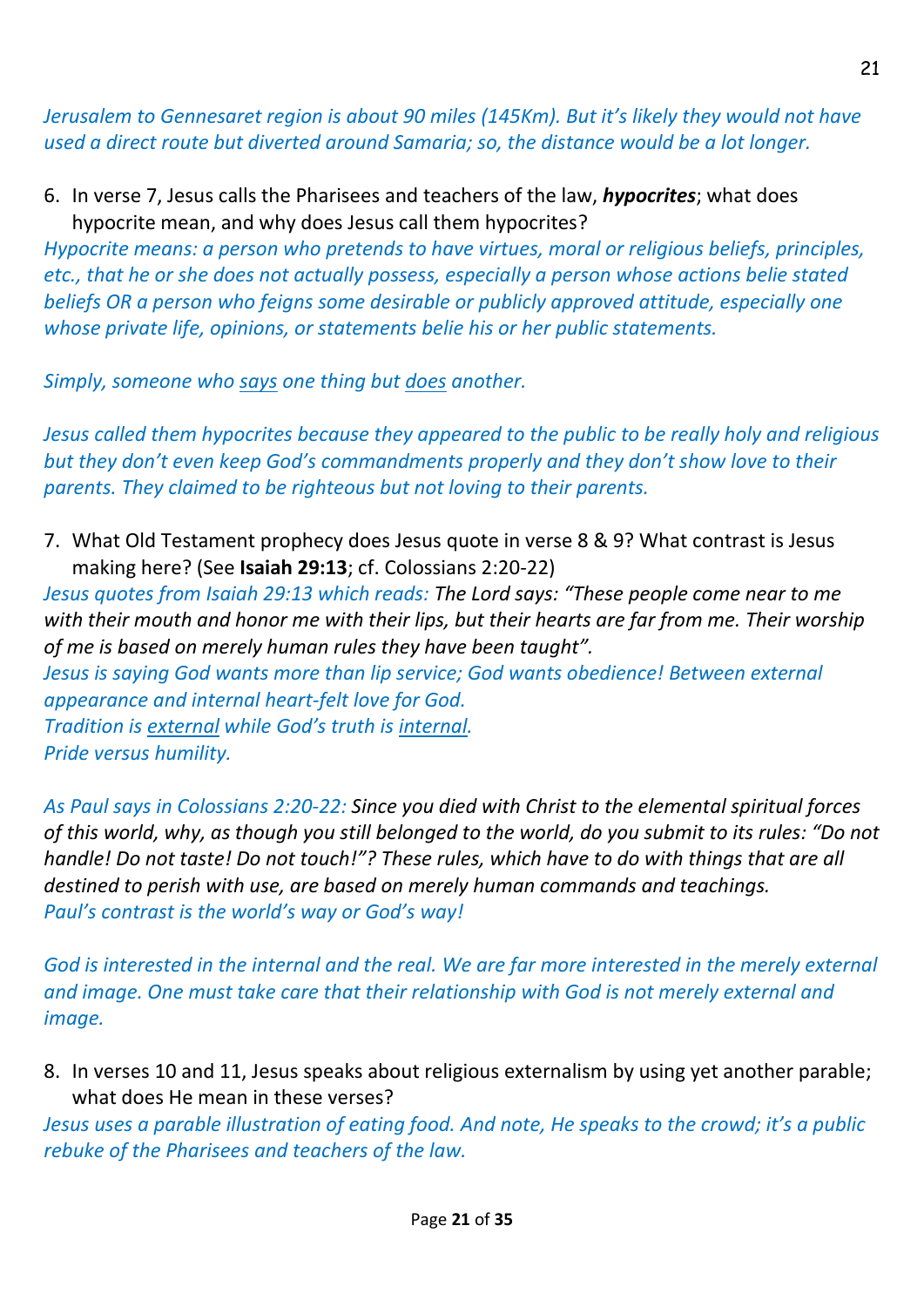*He's saying the food you put in your mouth (even with ceremonially unclean hands) doesn't make you unclean and unfit to worship God. Rather it's the bad words that come out of your mouth that make you unclean and unfit to worship.*

*Jesus is saying sin comes from the heart, not from diet or washing. It's what comes out of our mouth that defiles us, not what goes in.*

*The Pharisees had clean hands but dirty hearts. Jesus is not so concerned about dirty hands but requires a pure heart.*

# **Read Matthew 15:12-20**

9. What observation do the disciples make in verse 12? Why would that matter to the disciples?

*The disciples tell Jesus that He has offended the Pharisees by teaching this parable that suggested that rules about washing and eating were not that important; especially compared to what is in people's hearts and what comes out of their mouths.*

*The disciples, like most Jews, saw the Pharisees as the religious leaders who ensured those religious rules and traditions were followed and they saw that the Pharisees themselves kept every letter of the law.*

*The disciples were also worried that by going against the Pharisees, this would bring trouble for them and for Jesus! It seems too, that the disciples were taken aback by how "hard" Jesus went at the Pharisees on this point. Clearly, Jesus is showing how important disregarding God's Word and commandments is to Him!*

*Jesus was not concerned about the Pharisees being offended. God's Word is offensive, especially to those who are not following it or don't agree with it!*

10.What analogy does Jesus make in verse 13; what does He mean by this? (cf. Isaiah 60:21) *Jesus uses the analogy of a plant that was not planted by God; every plant not planted by God will be pulled up by the roots.*

*Jesus is saying that neither the Pharisees nor their teachings had been planted by God, and therefore ultimately would not last.* 

*In comparison, Isaiah 60:21 is saying that what God has planted will flourish!*

*Yet this principle should make us examine ourselves to see if we imitate the Pharisees in making traditions commandments. "Here, then, we find the test of all human teaching* however well-intentioned. If it be not based upon and rooted in the Word of God, or if it *departs in any degree from the true intention of that Word, it is without pity to be rooted up. By this test we need ever to try our traditions, customs, habits, rules, regulations." (Morgan)*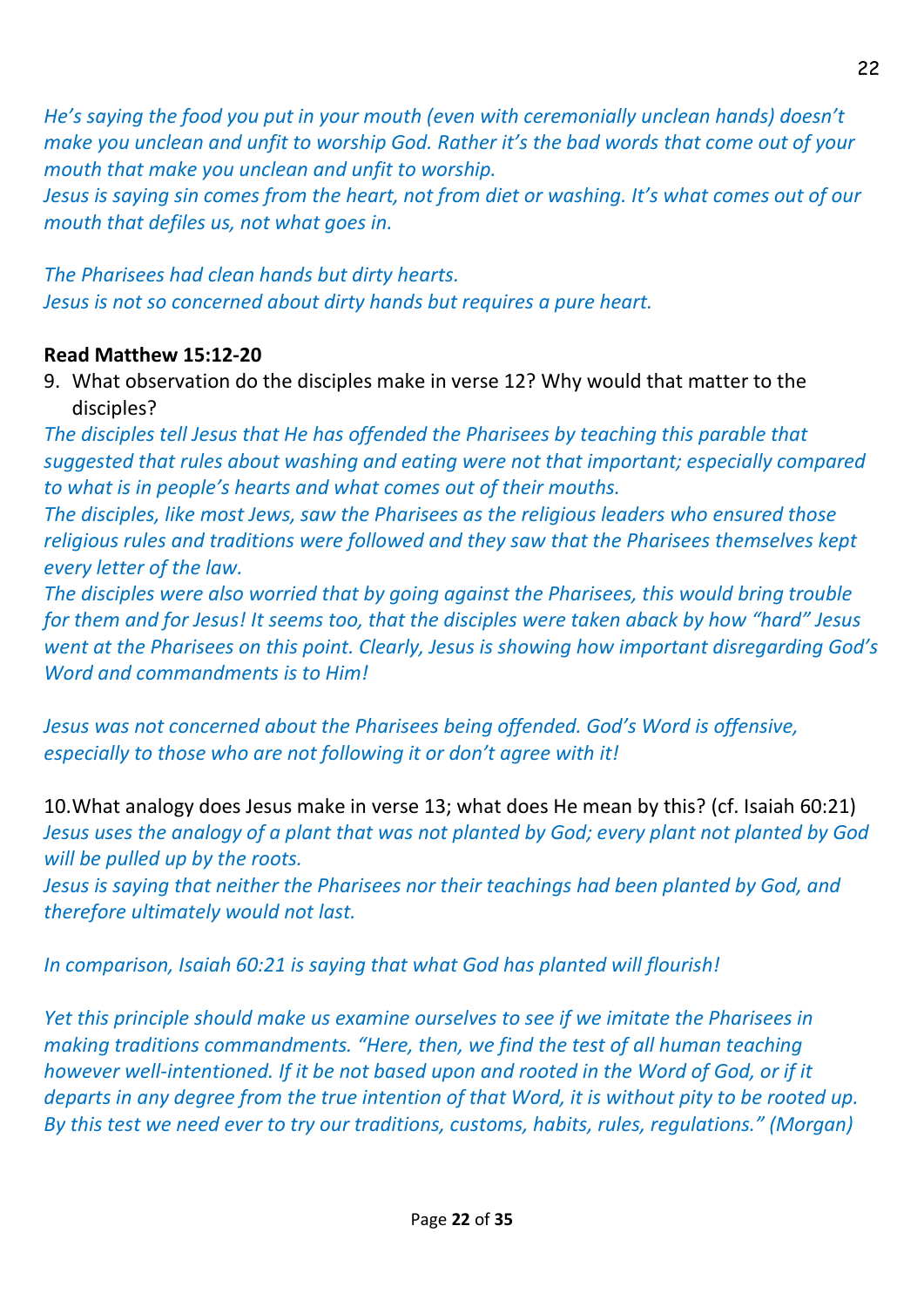# 11.How does Jesus describe the Pharisees and teachers of the law in verse 14; what does He mean?

*Jesus describes the Pharisees as people who are blind themselves and as they lead blind people; both will fall into the ditch.*

*It's worth noting regardless of the Pharisees, the people are also blind; and so they need a guide who is not blind; like Jesus and His disciples!*

*What Jesus means is even though the Pharisees and teachers of the law had scrolls and interpreted them in the synagogues, this does not mean that they really understood them. After all, the Pharisees (mostly) didn't follow Jesus; so, they didn't understand or follow scripture correctly (Carson). Therefore, they were blind leaders of the people and leading people away from God/Jesus and not towards God/Jesus.*

# 12.Peter asks Jesus to explain the parable (from verses 10 & 11). How does Jesus explain the meaning of the parable, in verses 16 to 20?

*Jesus explains that whatever food enters the mouth goes into the stomach and comes out as human waste. Food never touches our hearts. But what comes out of our mouths, begins in our hearts; and it's these things that defile a person. Of course, actions are included with these words; often actions speak louder than words.*

*Jesus boldly said that these evil things come from our innermost nature. They aren't accidents or mere "mistakes"; they reveal how corrupt we are in our fallen nature. "The heart is the source of man's true character, and therefore of his purity or impurity…it is not merely the seat of emotion, but the true person as he really is, not just as he appears outwardly.*

*'Murders' begin not with the dagger, but with the malice of the soul. 'Adulteries and fornications' are first gloated over in the heart before they are enacted by the body. The heart is the cage from whence these unclean birds fly forth." (Spurgeon)*

*Said plainly, many people who worry about external habits (what they eat and drink and other such things) should care more about what words come out of their mouth. They do more against God and His people by what they say than by what they eat or drink.*

*In Mark's version of this passage there is the side issue that as a result of Jesus' teaching here Jesus was removing the laws around kosher food. As Mark 7:19 says: For it doesn't go into their heart but into their stomach, and then out of the body." (In saying this, Jesus declared all foods clean). A lesson Jesus had to repeat to Peter in Acts 10.*

# 13.**Ponder**: What's the difference between the way the Pharisees and teachers of the law's worship God and the way Jesus intends it to be?

*Unfortunately, the emphasis of the religious leaders in Jesus' day – and often in our own – is often only on these external things, not the internal things that make for true righteousness.*

*A question of "works" or "faith" A question of "self-righteousness" or righteousness from God through Jesus.*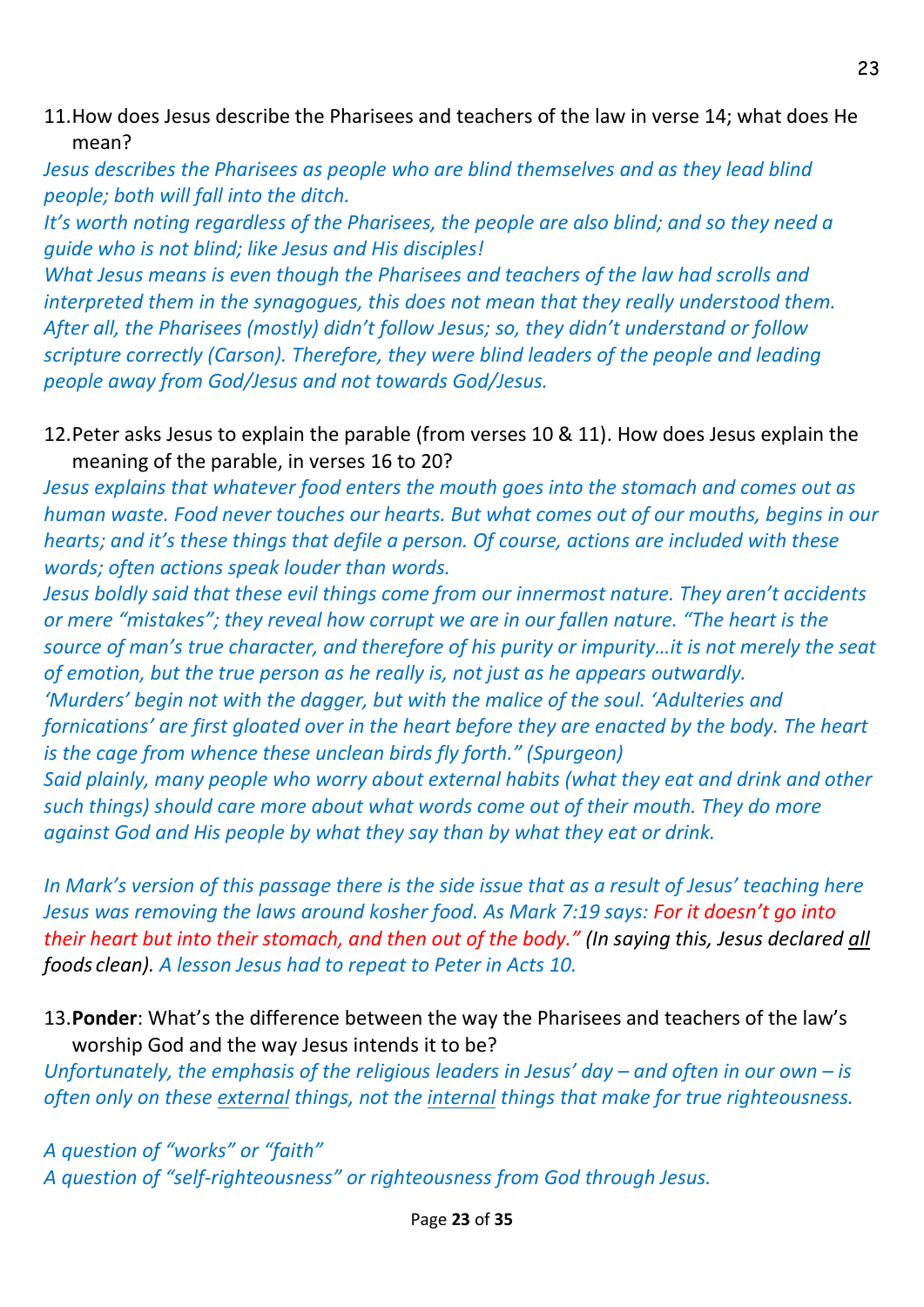# *A question of approved by themselves or approved by God.*

# **Read Matthew 12:34; Luke 6:45 and James 3:1-12**

14. How do these verses relate to what Jesus is talking about in Matthew 15:16-20? Matthew 12:34 *- You brood of vipers, how can you who are evil say anything good? For the mouth speaks what the heart is full of.*

Luke 6:45 - *A good man brings good things out of the good stored up in his heart, and an evil man brings evil things out of the evil stored up in his heart. For the mouth speaks what the heart is full of.*

James 3:1-12:

- *Our tongues are like bits for horses – though small, they can turn the whole animal*
- *Our tongues are like rudders on ships – though small, they can turn the whole ship*
- *Our tongues can cause a forest fire!*
- *Our tongues can corrupt the whole of our body – and cause great hurt and damage*
- The taming of our tongues is difficult because the words have come from a corrupt *heart, which needs to be addressed*
- *Our tongues can be hypocritically – praising God in one breath and cursing our brothers and sisters in the next!*
- *We need to address that hypocrisy!*

# What's the **BIG IDEA** of **Matthew 15:1-20?**

*God's Word is more important than tradition*



*OR*

*Internal – not External!*

## Give a **light globe** moment you experienced in this passage?

*In verse 7 – when Jesus quotes from Isaiah – Jesus says Isaiah prophesied about YOU (meaning the Pharisees and teachers of the law)!*



# ➔ How does this passage **apply to your life**?

- *a. What traditions or man-made rules are we putting ahead of God's commandments? As we examine our traditions some may be based on Scripture (like Lord's Supper) and others might not.*
- *b. Are we honouring our parents?*
- *c. The Pharisees started with a passion for the Law and in their passion to preserve it; they built other rules (human) on to it; and also incorporated tradition. This at times, diluted God's Word, negated God's Word and usurped God's Word. Are we sticking to the Gospel or the Gospel PLUS something else?*
- *d. Is our relationship with God internal (of the heart) and genuine OR merely external and about image? Are we giving God our hearts or lip-service?*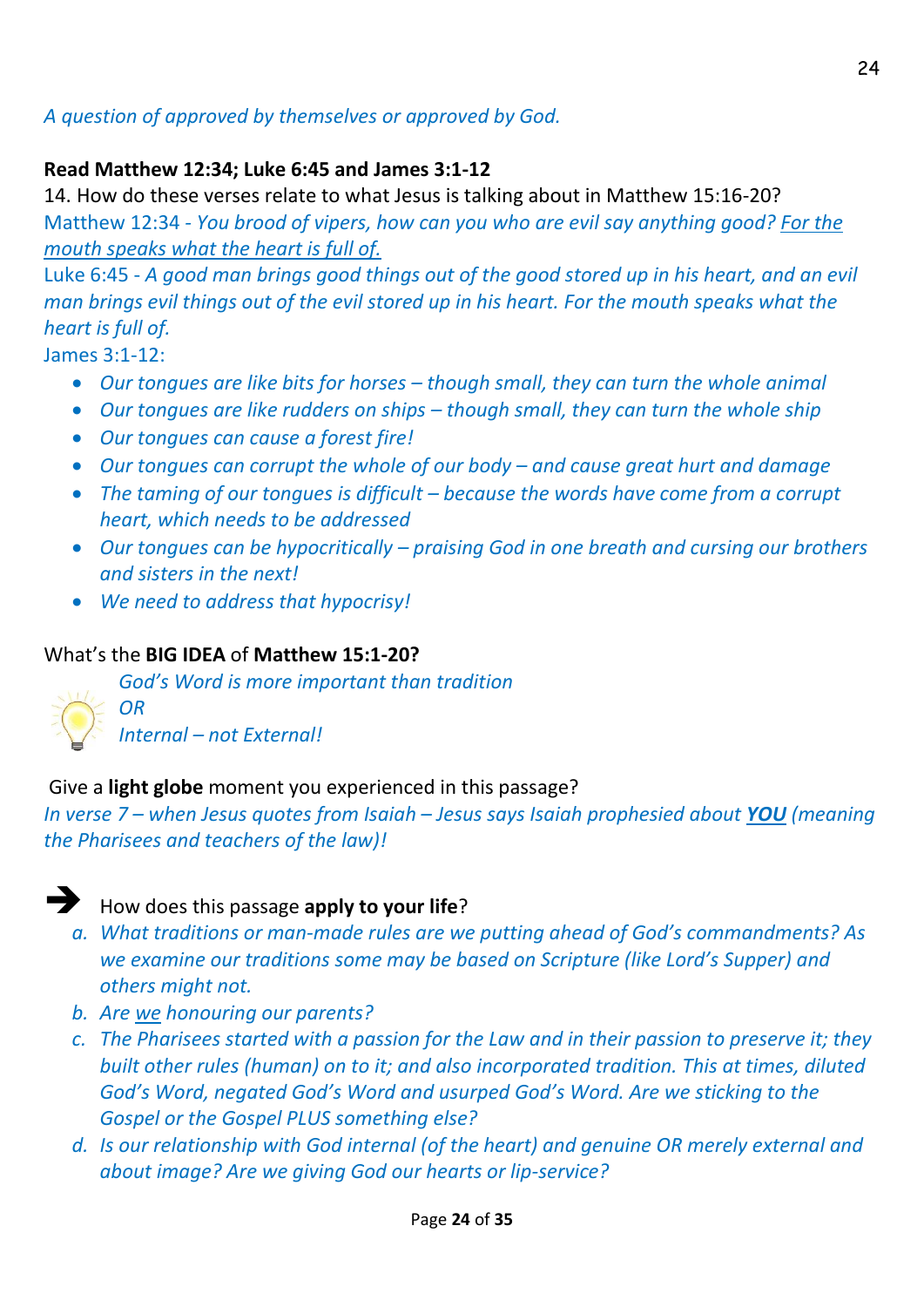- *e. God's Word, not human tradition is the basis for authentic worship.*
- *f. Are we coming to church to worship God and love each other OR are we coming to be religious and tick the box?*
- *g. God's Word is offensive, especially to those who are not following it or don't agree with it!*
- *h. Does what we say/do/think line up with scripture?*
- *i. Examine our hearts? What thoughts are festering which could materialize in bad words and bad actions. What harm have we already done, that we need to confess and repent and apologize for?*
- *j. Guard our tongues – self-control.*
- *k. Are we being hypocrites – with our words and behaviour?*

**Share the verse** that had a special meaning to you in this study? *V8 - "'These people honor me with their lips, but their hearts are far from me.*

**Finish in prayer:** Ask God to help us discern between tradition and what God actually commands. Ask God to help us control our tongues (words matter!)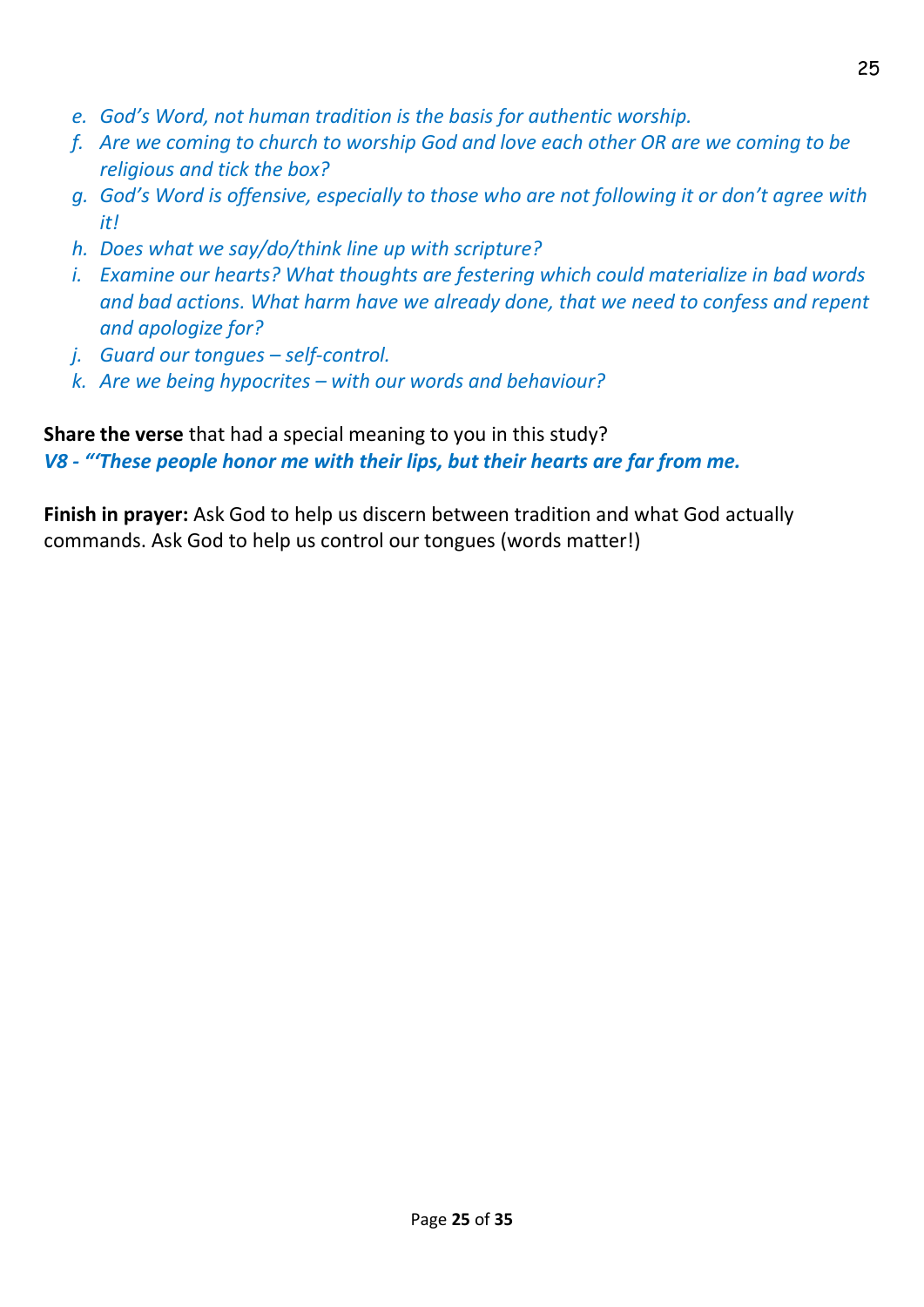**See parallel passages in Mark 7:24-30 and Mark 8:1-10** 

## **Read Matthew 15:21-28**

1. Find **Tyre** and **Sidon** on the map in appendix 2. We are in Gentile territory in verse 21; why is that significant?

*See red circles on map. Perhaps Jesus' mission is not just for Jews. Tyre and Sidon are about 50 miles (80km) from Galilee where Jesus has just dealt with the Pharisees and teachers of the law.*

2. What problem does the Canaanite woman come to Jesus with? *The woman's little daughter was demon-possessed (impure spirit Mark says) and she asks for mercy from Jesus for her daughter.*

3. **Ponder**: What's significant in Matthew calling her a "*Canaanite*" woman (Syrophoenician in Mark's Gospel)? What's significant in the fact that the woman refers to Jesus as the "Son of David"?

*Note: Matthew uses the old term 'Canaanite' to describe the woman, whereas Mark uses the new term, Syrophoenician. Canaanite reminds us that the Canaanites were the enemy of God's people. Here is a descendant of Israel's enemies coming to the Jewish Messiah for help!*

*Also, this Gentile (non-Jewish) woman uses a Messianic term "Son of David" to show that she knows who Jesus is (God's Messiah) even though many of Jesus' own countrymen didn't know who Jesus truly was/is.*

*Perhaps this woman knew that Jesus had healed Gentiles before (Matthew 4:24-25; 8:5-13). Yet what made this encounter unique is that Jesus did those previous miracles as Gentiles came to Him in Jewish territory. Here, Jesus came to Gentile territory and met this woman.*

4. What do the disciples want Jesus to do in verse 23? Why?

*Initially Jesus did not answer her immediately. His reticence was designed so that she would then give a more energetic and faith-filled plea.* 

*But the disciples just want Jesus to send her away.*

*In the Greek – it has the meaning of "sending her away with what she wants/desires". So basically, the disciples just want Jesus to deal with it, so the woman stops crying out. But Jesus has other ideas; He wants to see how strong her faith is.*

5. What does Jesus' response mean in verse 24? (cf. Matthew 10:6, 23) *Jesus defined the focus of His mission to His irritated disciples and to the Gentile woman. He made it clear that He was not sent to Gentiles like her.*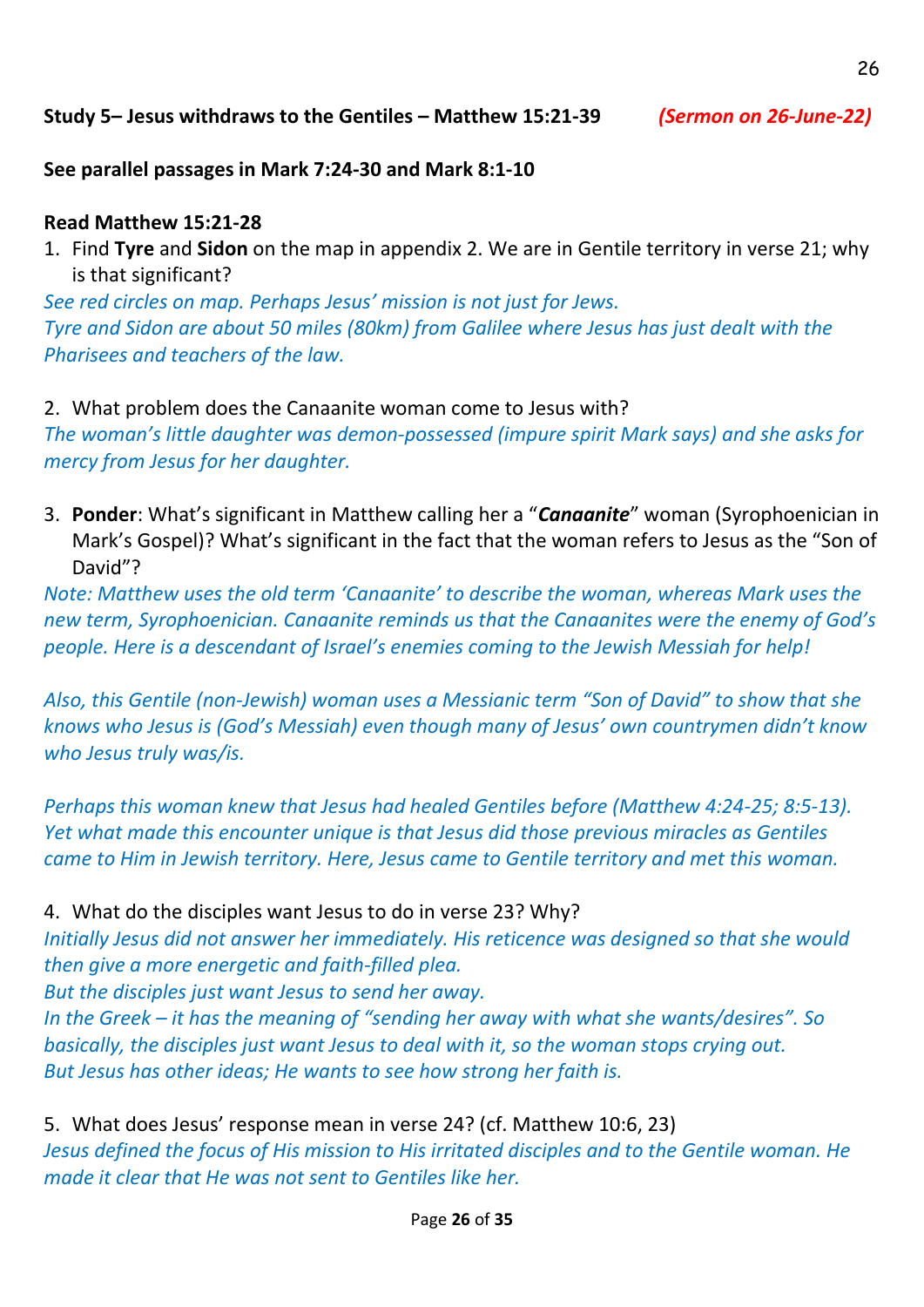*It is fair to ask whether Jesus meant the lost sheep among the house of Israel, or meant to say that Israel as a whole were lost sheep. Jesus' instructions to His disciples in Matthew 10:6 ("go rather to the lost sheep of the house of Israel") would seem to imply the latter.*

# 6. **Ponder**: Is Jesus' response in verse 24 harsh towards the Canaanite woman, or is there more to it?

*Jesus' reply might seem harsh but He is trying to draw persistent faith from the woman.*

7. How does the woman respond in verse 25? Is that impressive? *She did not give up. She knelt down before Jesus and prayed "Lord, help me! It is very impressive. A lesson we can learn.*

*"She could not solve the problems of the destiny of her race, and of the Lord's commission; but she could pray…If, as a Shepherd, he may not gather her, yet, as Lord, he may help her." (Spurgeon)*

*"I urge you who seek the conversion of others to follow her example. Notice, she did not pray, 'Lord, help my daughter;' but, 'Lord, help me.'" (Spurgeon)*

*"I commend this prayer to you because it is such a handy prayer. You can use it when you are in a hurry, you can use it when you are in a fright, you can use it when you have not time to bow your knee. You can use it in the pulpit if you are going to preach, you can use it when you are opening your shop, you can use it when you are rising in the morning. It is such a handy prayer that I hardly know any position in which you could not pray it: 'Lord, help me.'" (Spurgeon)*

8. Why does Jesus say in verse 26 "*It is not right to take the children's bread and toss it to the dogs.*"? Why dogs?

*It may seem harsh to refer to the woman as a dog. Jews had a traditional derogatory term for Gentiles which was "Gentile dogs". But the Greek may be a bit softer as the word means little dogs.*

*The harsh word, dog, may contain a loophole. [Dogs] does not compare Gentiles to the dogs in the street, but to the household dogs belonging to the family, which have their portion though not the children's." (Bruce)*

9. What impressive reply does the woman use in verse 27?

*The woman is still not deterred; she had great faith. She admitted her low estate, and did not debate the issue when Jesus called her one of the little dogs. She did not demand to be seen as a child; but only to be blessed as a dog.*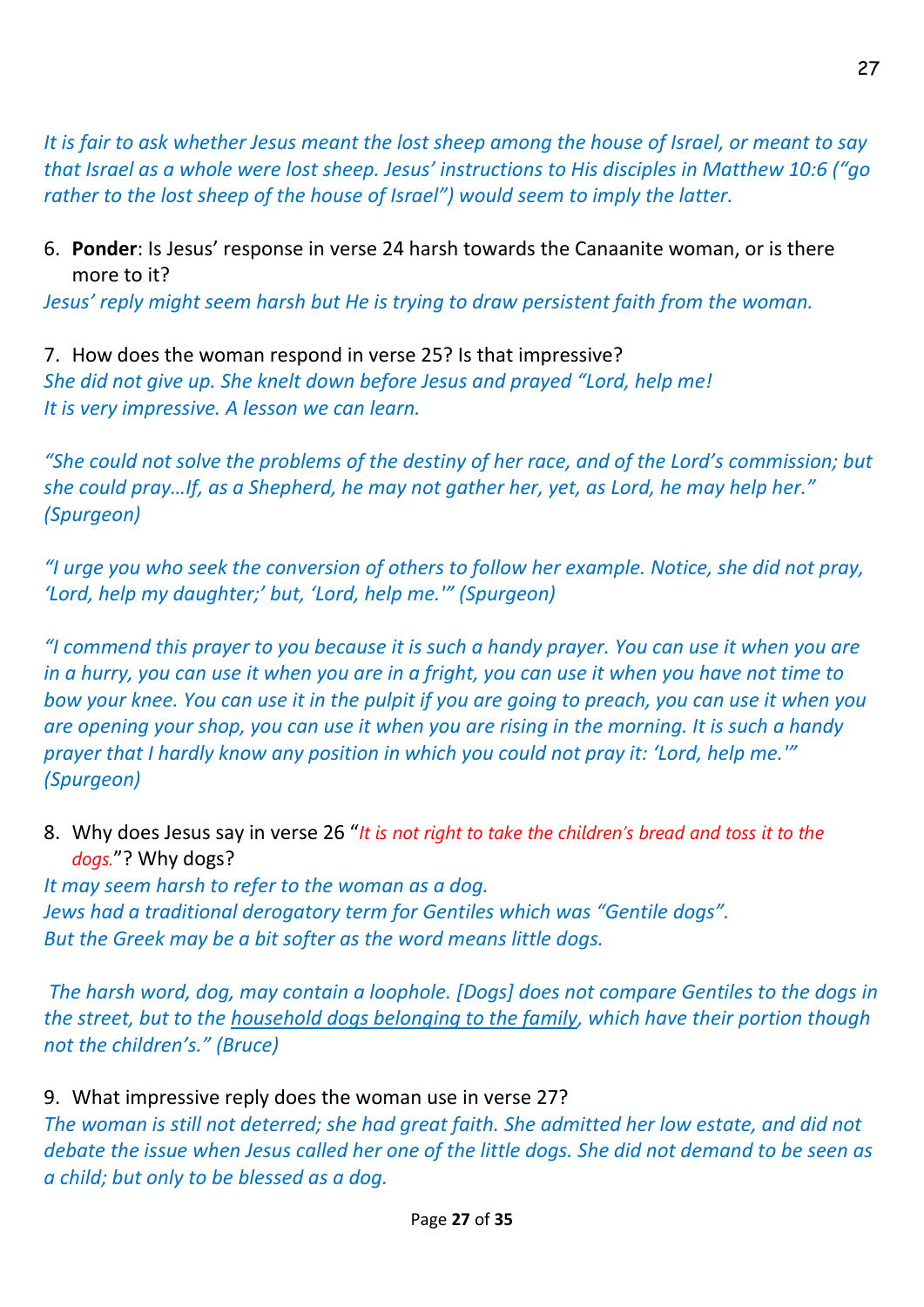*It was as if she said, "Jesus, I understand that the focus of Your ministry is to the Jews – that they have a special place in God's redemptive plan. Yet I also understand that Your ministry extends beyond the Jewish people, and I want to be part of that extended blessing."*

*Her response is especially meaningful in light of the increasing rejection of Jesus by the Jewish religious leaders. It was as if the woman said, "I'm not asking for the portion that belongs to the children, just the crumbs that they don't want." In the flow of Matthew's gospel, there was more and more that the Jewish religious establishment did not want to receive.*

*It's like she's saying to Jesus "I'm not going away until you bless/help me"*

*"Dear friend, possibly someone has whispered in your ear, 'Suppose you are not one of the elect.' Well, that was very much what our Lord's expression meant to her…Notice that this woman does not battle with that truth at all, she does not raise any question about it; she wisely waives it, and she just goes on praying, 'Lord, help me! Lord, have mercy upon me!' I invite you, dear friend, to do just the same." (Spurgeon)*

10.How does Jesus praise the woman in verse 28 and what is the result? *Finally, Jesus gives us encouraging words: "Woman, you have great faith! Your request is granted"*

11.**Read Matthew 7:7-8** – how does that relate to the Canaanite woman's request. What can we learn from her?

*7 "Ask and it will be given to you; seek and you will find; knock and the door will be opened to you. 8 For everyone who asks receives; the one who seeks finds; and to the one who knocks, the door will be opened (Matthew 7:7-8).*

*It*<sup>'</sup>s like the Canaanite woman *did ask, seek and knock – until Jesus opened to the door.* 

# **Read Matthew 15:29-39**

12. Who does Jesus heal?

*Note: Jesus is still in Gentile territory. Mark's version says He went to the Decapolis. See red rectangle on the map! Jesus healed the lame, the blind, the crippled, the mute and many others.*

13.How do the people react to the healing in verse 31? Why is that impressive? *They praised for the God of Israel. It's impressive because they are not Jews; but Gentiles.*

14.What compassion does Jesus show in verse 32? Why?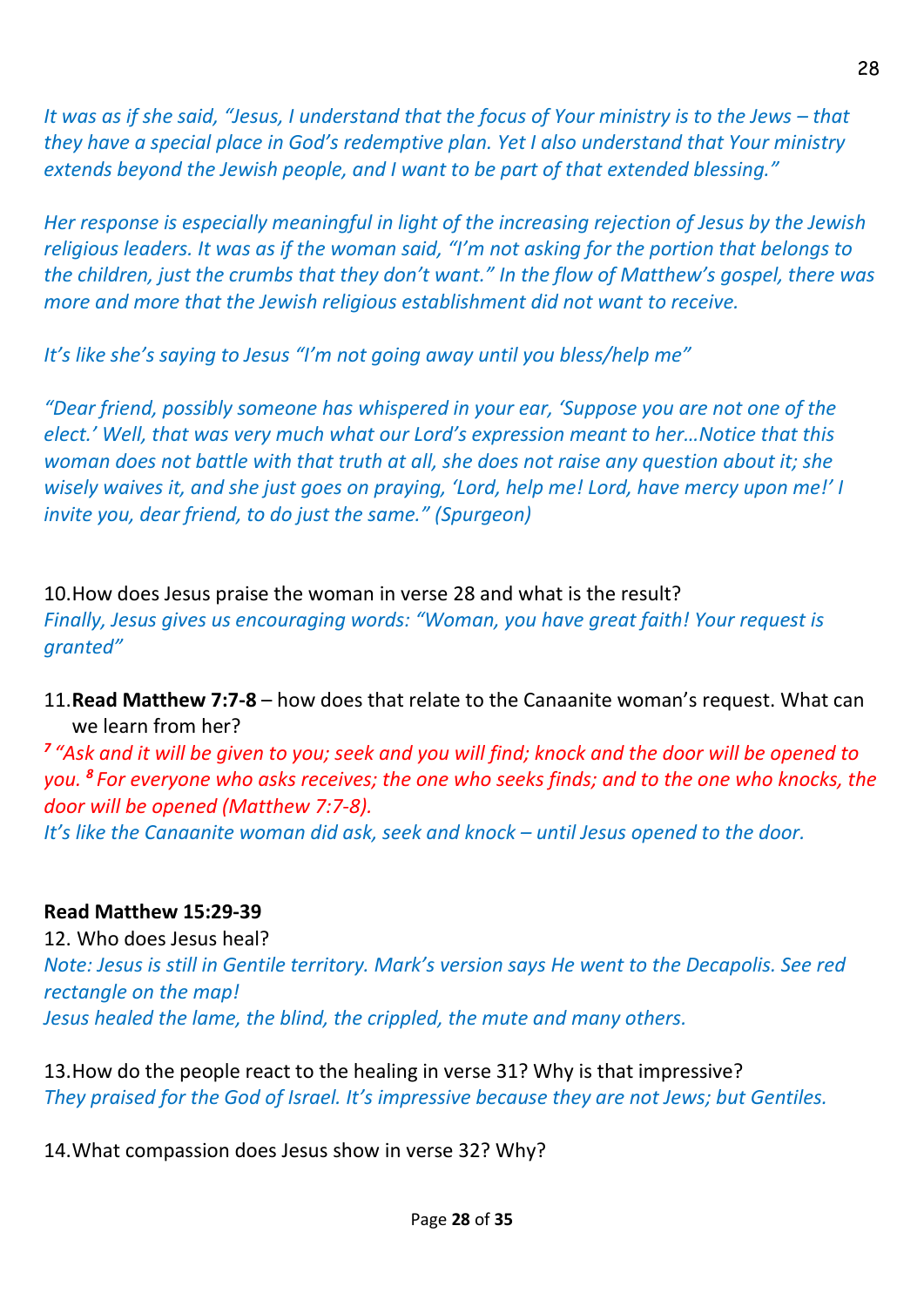*Jesus showed compassion on the multitude who had gathered because they had been with Him three days and now had nothing to eat; and He did not want to send them away hungry, in case they collapsed in weakness.*

# 15. What question do the disciples ask? How does Jesus reply?

*The disciples ask "where could we find enough bread in this remote place to feed such a crowd?"*

*Perhaps the disciples did not think Jesus would use the same miraculous powers as He did when feeding the 5000, because they were now in Gentile territory. Jesus replies by asking them how many loaves they have?*

# 16. In what ways is this feeding of 4000 different to the feeding of 5000?

*Here are some of the differences:*

- *The disciples alert Jesus to the problem in 5000 and Jesus alerts the disciples to the problem in 4000.*
- *Different numbers fed*
- *Different provisions used*
- *Different locations*
- *Different people: Jews and Gentiles*
- *Different amount of leftovers*
- *Different waiting period: a day and three days*
- 17.Is the feeding of 5000 in Jewish territory (Matthew 14:13-21) and the feeding of 4000 in Gentile territory (Matthew 15:29-39) meant to point to something? (cf. Matthew 8:10-12; Matthew 22:1-14; 25:1-13; 28:19 and Revelation 19:6-8).

*In Matthew 8:10-12 – Jesus tells His followers of the great faith of the Gentile centurion and that many of the subjects of the Kingdom (Jews) will be left outside the feast because they don't have the faith of this Gentile centurion.*

*Matthew 22:1-14 – tells of a parable of a wedding feast where many who were invited (Jews) but they made excuses; so they would be excluded and others (Gentiles) would be invited. Matthew 25:1-13 – tells of a parable of wise and foolish virgins. The wise were prepared for the bridegroom (Jesus) but the foolish were not prepared. Therefore, the foolish would not be allowed into the wedding feast.*

*Matthew 28:19 – Jesus' commission to His disciples, to make more disciples, is to ALL NATIONS, not just Israel.*

*Revelation 19:6-8 – All are invited to the wedding feast of the Lamb of God (that is Jesus the Bridegroom) who has made His Bride (His Church) clean and ready for the marriage.*

*The feeding of the 5000 and 4000 shows that Jesus is available to all who are prepared to put their faith in Him!*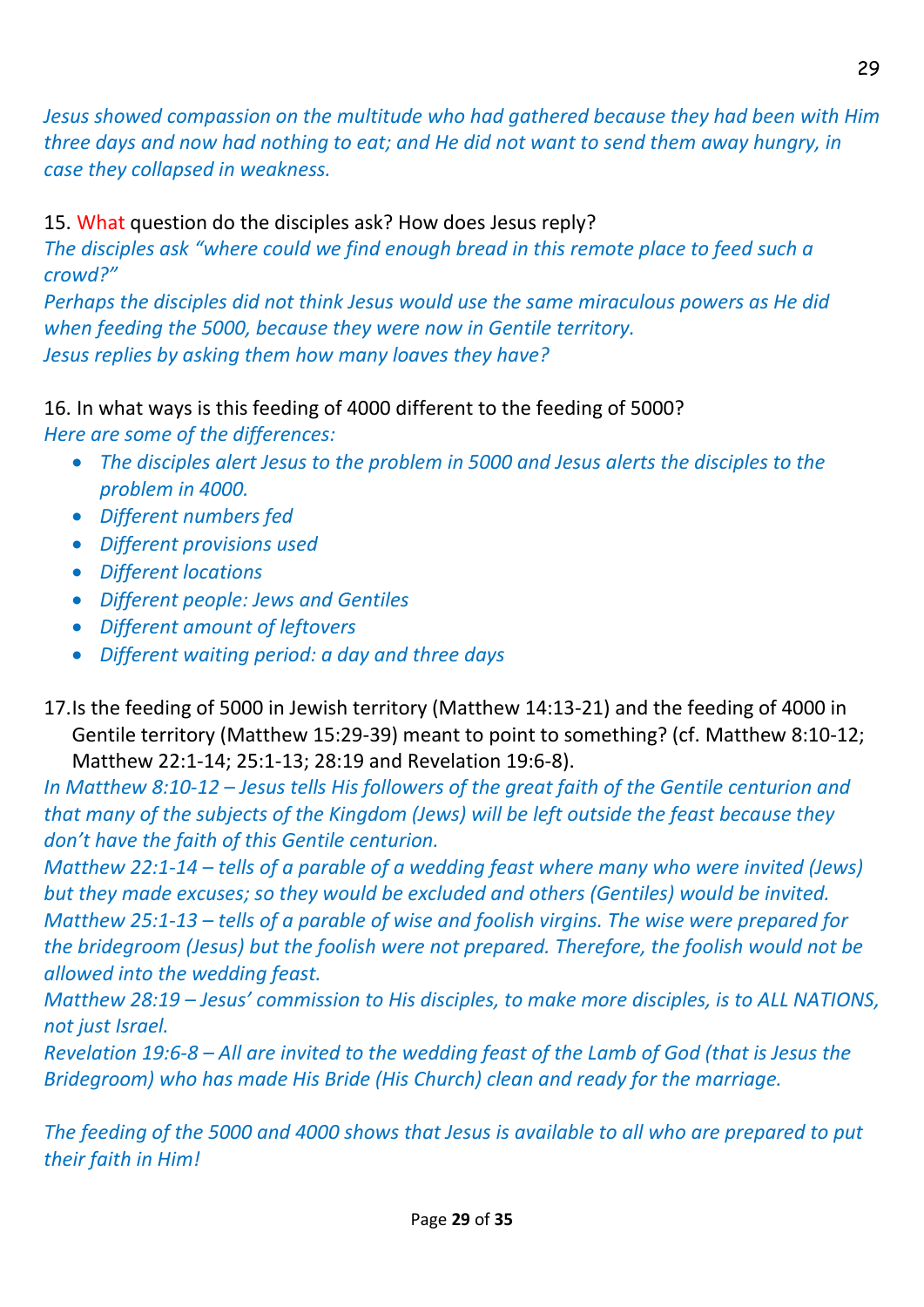## **Read Genesis 12:1-3; 18:18; 22:18**

18.What do these passages have to do with Matthew 15:21-39?

*In Genesis 12:1-3 – God promises Abram (later to be called Abraham=father of all nations) that Abram will become a great nation; Abram's name will be great and Abram will be a blessing; and that God will bless those who bless Abram and his people; and God will curse all who curse Abram and his people. Significantly, God promises that ALL peoples of the Earth, will be blessed through Abram. And we know that one of Abram's descendants, Jesus, is a blessing to all peoples of the Earth; if they care to follow Jesus!*

*In Genesis 18:18 – That same promise is repeated that all nations will be blessed through Abraham.* 

*In Genesis 22:18 – Then in Genesis 22 after Abraham was tested by God and was prepared to sacrifice his son, Isaac; God clarifies His promise further; and says in v18 – and through your offspring (that is Jesus) all nations on earth will be blessed because you (Abraham) have obeyed me.*

*These promises in Genesis find their fulfilment in Jesus as He blesses both Jews and Gentiles; and they show that God ALWAYS keeps His promises.*

#### What's the **BIG IDEA** of **Matthew 15:21-39?**



Give a **light globe** moment you experienced in this passage?



# ➔ How does this passage **apply to your life**?

- *a. God's plan is for salvation for Jews and non-Jews (Gentiles) like us.*
- *b. We must come to Jesus for mercy because we are possessed by the disease of sin and need cleansing of it.*
- *c. When we need Jesus' help, we need to be persistent. We are not to give up. As we learnt in the Sermon on the Mount: "Ask and it will be given to you; seek and you will find; knock and the door will be opened to you. For everyone who asks receives; the one who seeks finds; and to the one who knocks, the door will be opened" (Matthew 7:7-8)*
- *d. We need utter dependence on Jesus as the woman proved and as the food shortage of the feeding of 4000 proved.*
- *e. We are to make disciples of Jesus from ALL NATIONS – All are invited. No one is to be written off!*
- *f. Compassion trumps "rules" – Jesus' mission to the Jews only was trumped by compassion for the Gentiles' needs. It's particularly important given the recent context*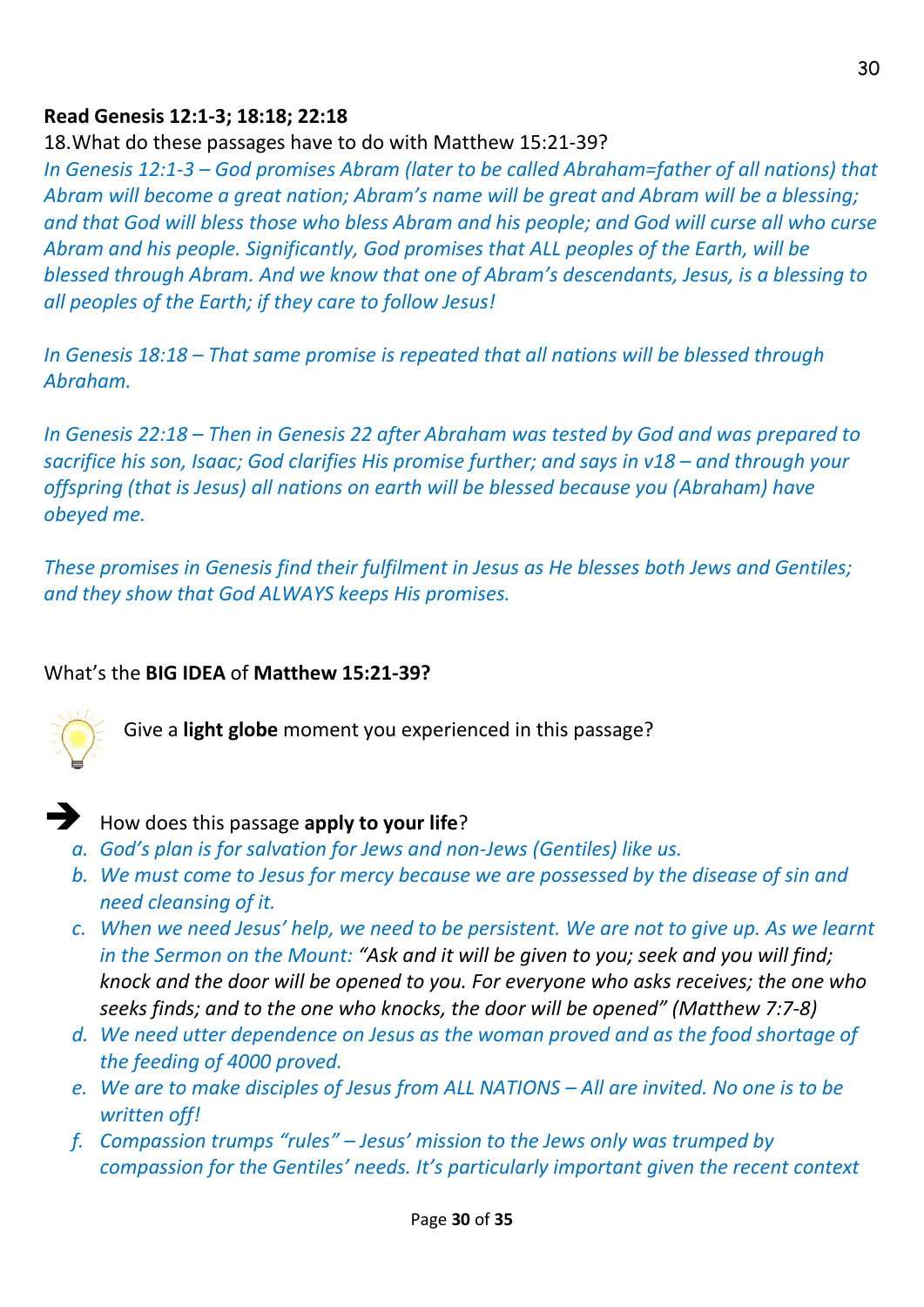*about the tradition of washing hand. Is Jesus to follow the tradition of "hating" the Gentiles are is He to overrule that with compassion?*

- *g. God always keeps His promises (2 Cor 1:10)*
- *h. Contrast the faith of the woman with the Pharisees and teachers of the law from last week; it is a warning for us that we can become too casual about the things of God and then become casual in our attitude. We need to remain fresh, new and real in our walk with God.*

**Share the verse** that had a special meaning to you in this study?

*V28 - Then Jesus said to her, "Woman, you have great faith! Your request is granted." And her daughter was healed at that moment.*

**Finish in prayer:** Thanking God that He sent Jesus and that Jesus is available to all - Jews and Gentiles, slave and free, male and female (Galatians 3:28)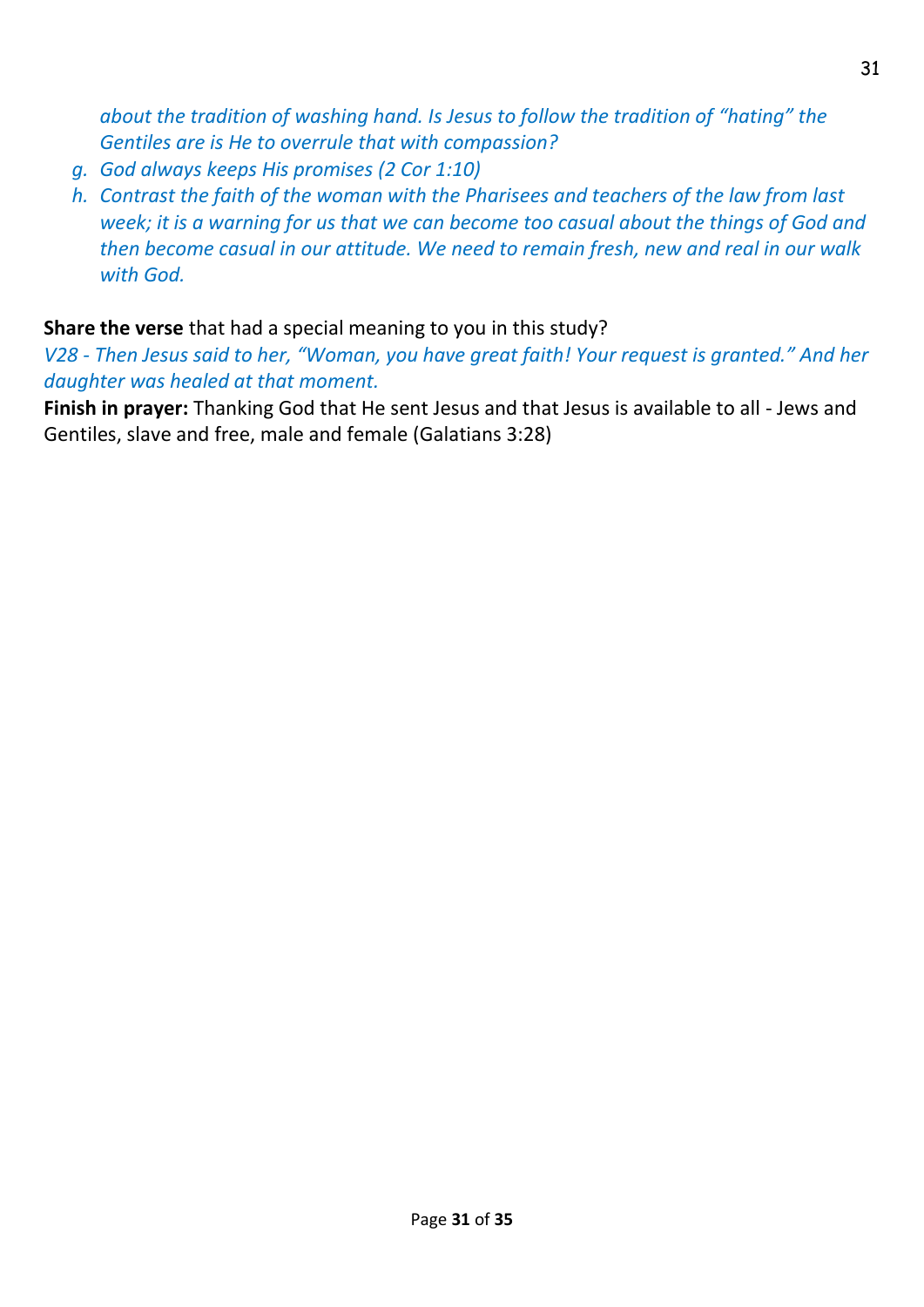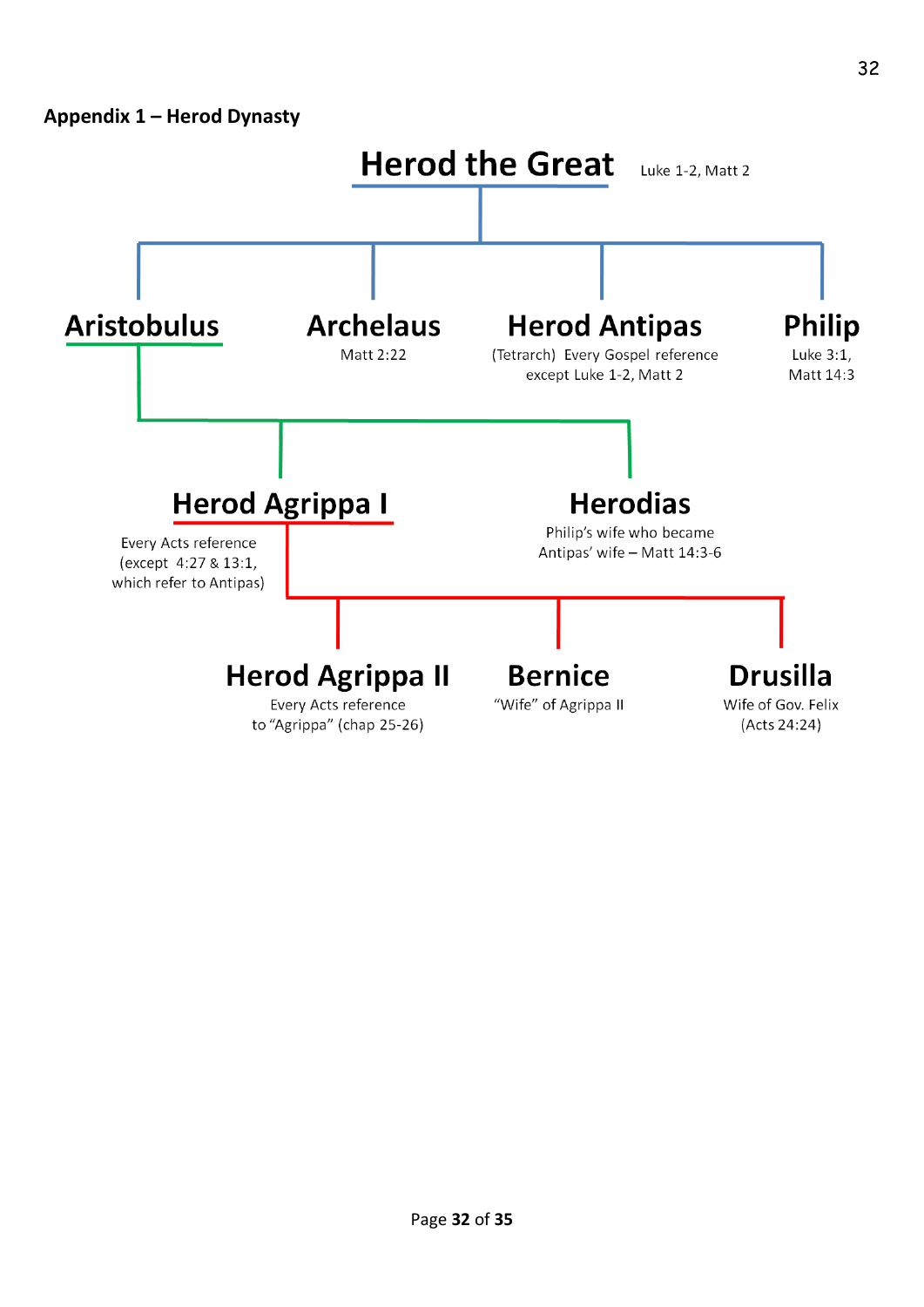# **Appendix 2**

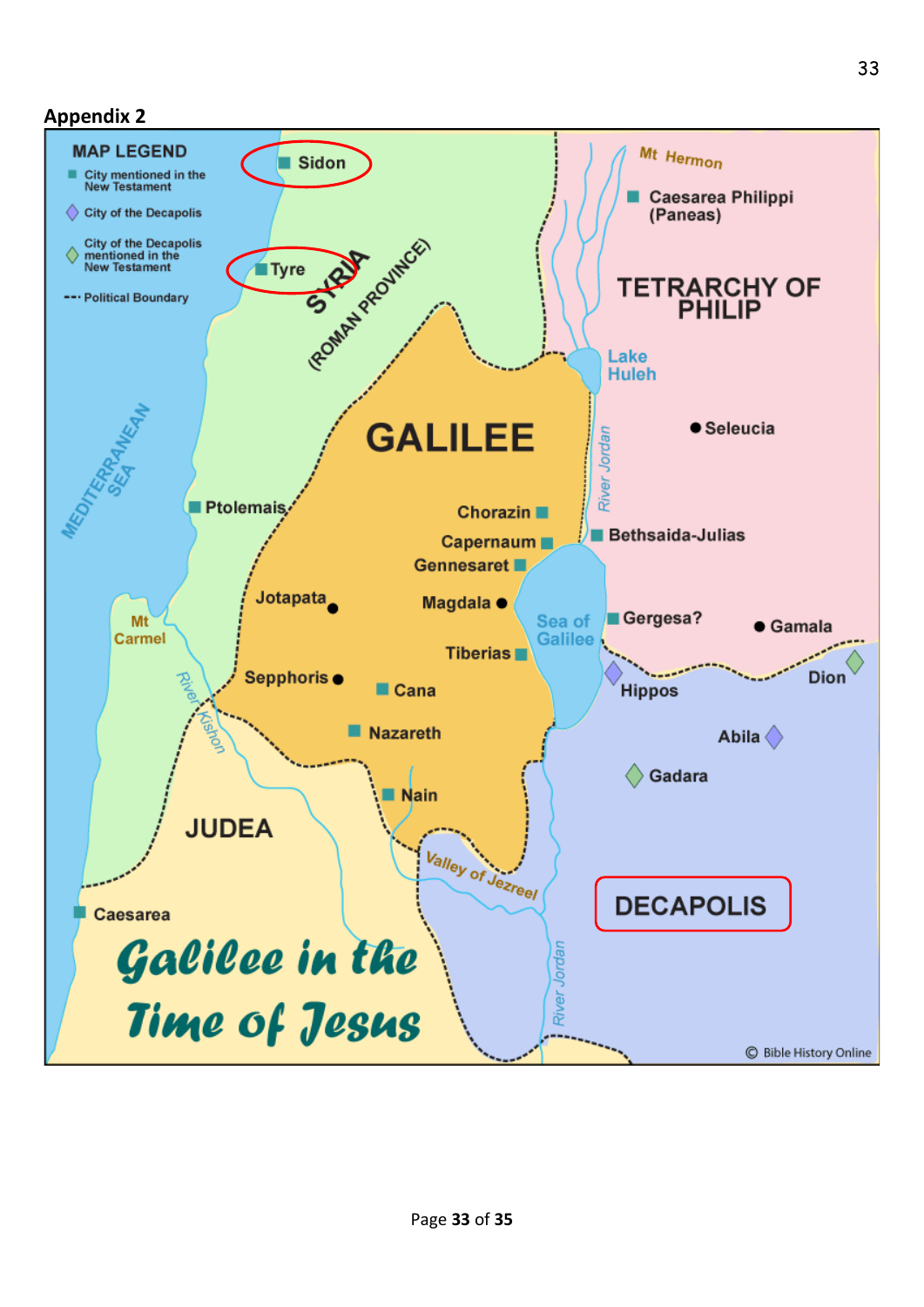# **Studies prepared by Paul O'Rourke May 2022**

# **Resources:**

The MacArthur Study Bible New Bible Commentary (Carson, France, Moyter & Wenham) Life Applications from Every Chapter of the Bible (G. Campbell Morgan) The Message of Matthew (Michael Green) Focus on the Bible: Matthew (Charles Price) Matthew Volume 1 (Barclay) Be Loyal Following the King of Kings NT Commentary on Matthew (Warren W. Wiersbe)